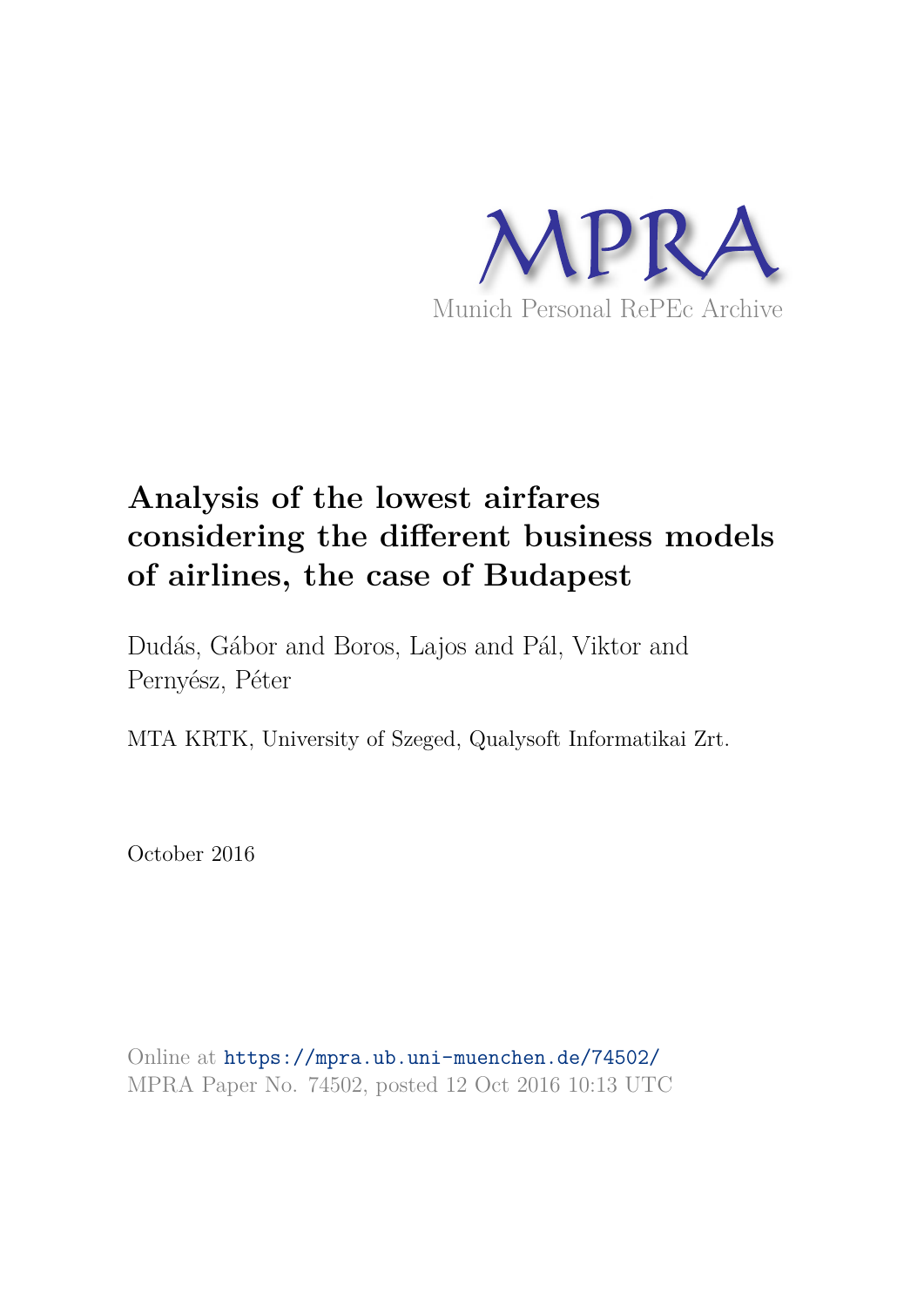## **Analysis of the lowest airfares considering the different business models of airlines, the case of Budapest**

## **Gábor Dudás**

MTA KRTK, Hungary E-mail: dudasgabor5@gmail.com

#### **Lajos Boros**

University of Szeged Hungary E-mail: borosl@geo.u-szeged.hu

#### **Viktor Pál**

University of Szeged Hungary E-mail: pal.viktor@geo.u-szeged.hu

This study reports the findings of a research that compared the lowest airfares of full-service network carriers and low-cost airlines and mapped the cost distance between Budapest and European cities. The study investigated return air tickets for three time periods in 48 European cities for travellers who originated from Budapest. The study was based on quantitative research methods using automated internet data collection and a unique GIS-based mapping method to compare airfares and visualise the cost distance between European cities and Budapest. Our findings showed that low-cost airlines outperform full-service network carriers by offering lower-fare air tickets, while the cost distance maps showed that cities accessible by lowcost airlines are 'closer' to Budapest in general.

#### **Keywords:**

## **Péter Pernyész**

Qualysoft Informatikai Zrt. Hungary E-mail: peter.pernyesz@gmail.com GIS

airfare, low-cost airline, cost distance, air transport,

## **Introduction**

From the second half of the 20th century, the air transport market has undergone significant changes due to the development of new transportation and infocommunication technologies, deregulation of the markets and proliferation of low-cost carriers (LCCs) following the liberalisation of air transport (Garrigos–Simon et al. 2010). The common feature of these processes is that they facilitate spatial flows and speed up travel, while enabling more people to travel cheaper and helping overcome the constraints of time and space. The geographical manifestation of these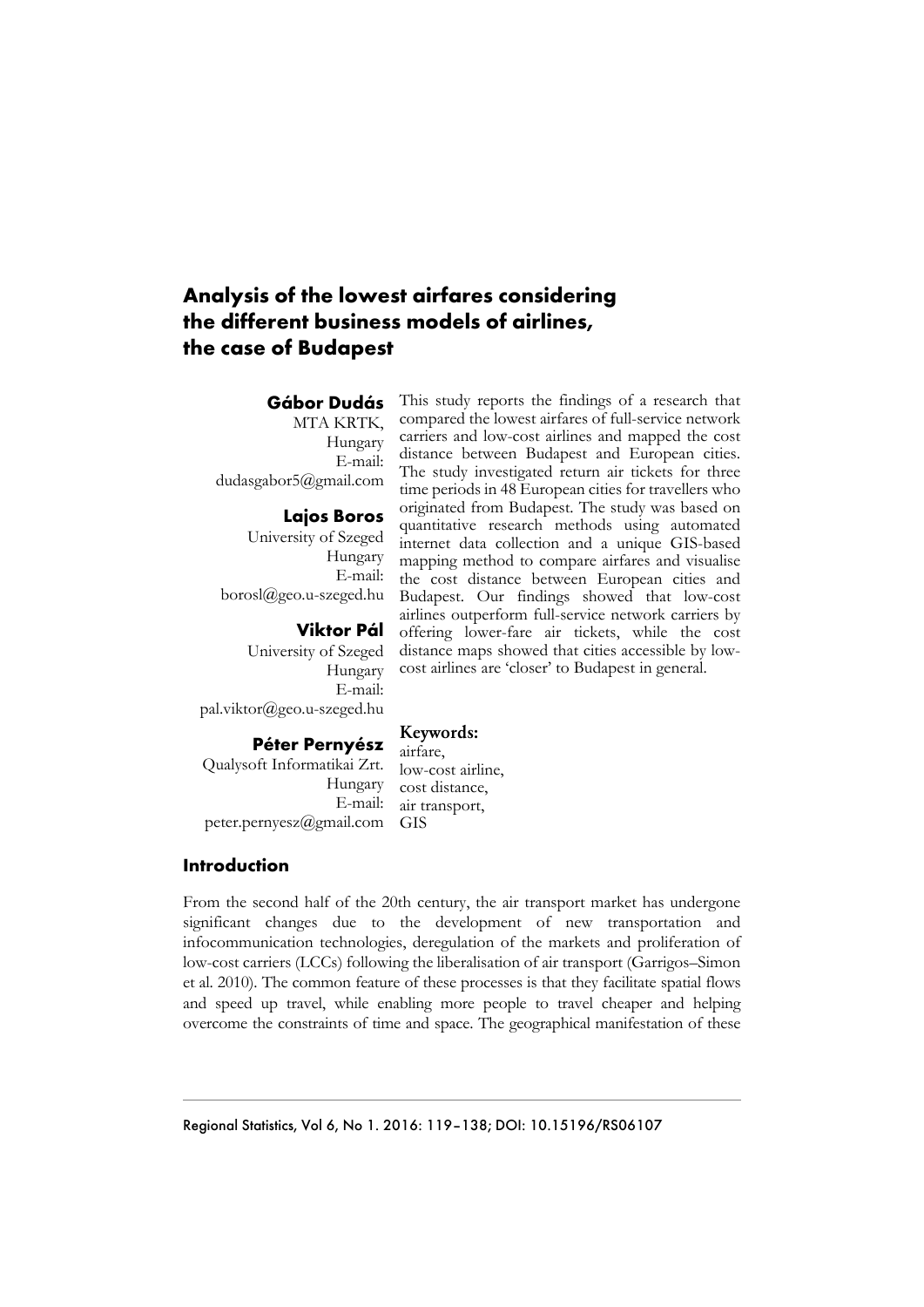processes can be seen in the changes by which the importance of distance is decreasing<sup>1</sup>. However, these processes do not concern all the places on Earth and not all places and people are affected equally (Dicken 2011, Knowles 2006, Massey 1994, Warf 2006), although many cities are better connected than before (Dobruszkes 2014).

In recent years, Hungary is becoming more and more connected to the global economy and flows, mainly through Budapest, which serves as a gateway to the global flows. Therefore, it is particularly important to know to what extent the Hungarian capital is integrated into the air transport networks and flows. The research rests on the above-discussed theoretical foundations and focuses primarily on Budapest and the role of air transportation in shaping the Hungarian air transportation market/space. In the last two decades, market liberalisation, bankruptcy of the Malév Hungarian Airlines (Malév) in 2012 and proliferation of LCCs significantly changed the aviation segment of Budapest, modifying the regions' accessibility and spatial relations values considerably. Geographical analyses of low-cost air travel have so far focused primarily on network structure analyses (Dobruszkes 2006, 2009, 2013, Dudás 2010, Graham 2009, Suau-Sanchez–Burghouwt 2011), transferability of lowcost model to long-haul market (Francis et al. 2007, Morell 2008), effects of liberalisation (Doganis 2002, 2005, Dudás 2010, Pompl 2007), definition of catchment areas of airports (Pantazis–Liefner 2006), expansion of tourism under the influence of LCCs (Graham–Dennis 2010, Rey et al. 2011) and pricing behaviour and strategies of LCCs (Malighetti et al. 2009, Pels–Rietveld 2004). Nevertheless, a number of studies have dealt with the Malév bankruptcy and its after-effects, primarily focusing on the air transportation market (CAPA 2012b, Török-Heinitz 2013), tourism (Bohl 2013) and consumer welfare effects (Bilotkach et al. 2014). In contrast, little attention was paid to the space-forming role of LCCs; despite having the characteristics of low-cost business models (e.g. cheap ticket prices and point-to-point routes), LCCs have a significant impact on cities' cost and time spaces as the increasing number of LCCs might alter the cost accessibility of certain cities.

The aim of the research is to compare the lowest airfares of full-service network carriers (FSNCs) and LCCs. We also seek to understand how the increasing number and market share of LCCs – after the bankruptcy of Malév in February 2012 – shaped ticket prices and, in relation, the cost spaces of Budapest and its air traffic connections. The mapping of these changes requires the use of alternative distance concepts, because as technology advances, the distance between two points is no longer primarily determined by physical distance but by the time and cost needed to cover these distances (Dusek–Szalkai 2007). Thus, the quantification and measurement of the cities' spatial relations require the use of time distance and cost distance values, which, in our case, are derived from air traffic data.

<sup>&</sup>lt;sup>1</sup> The absolute distance between two points has not changed but relative distances have decreased (Warf 2006).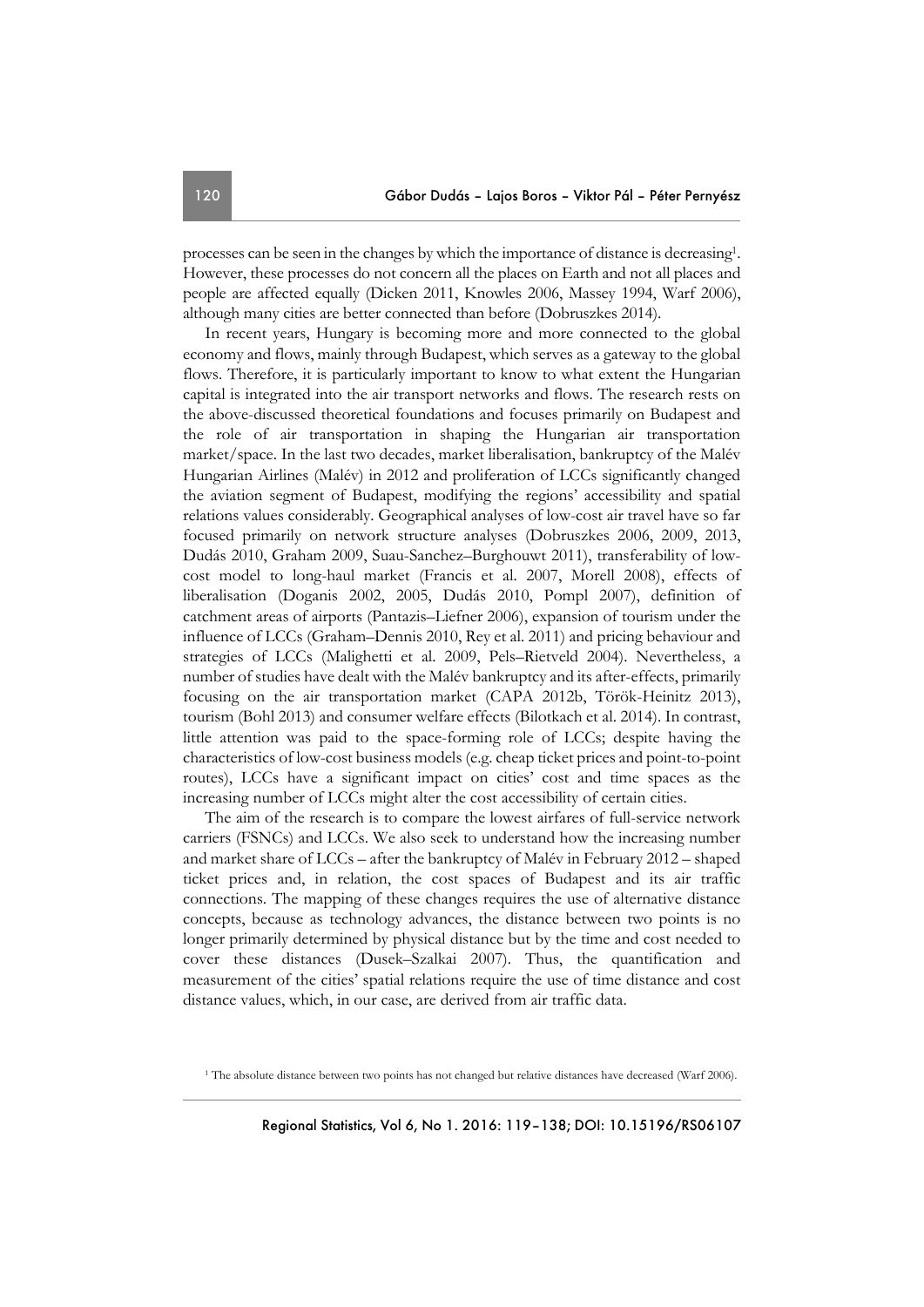Based on the issues outlined in the previous paragraphs, the research seeks to answer the following question: How do ticket prices of FSNCs and LCCs shape cost accessibility (cost distance from Budapest) of European cities in our study period? In connection with the above, a further issue will be also analysed: Compared to Budapest, how do the European cities move in space due to changes in airfares if we consider cost distance values instead of geographical distance to analyse the spatial connections of Budapest?

In the first half of the study, we present the applied methods used in the research and briefly summarise what we consider as an LCC in the study. In the second part of the research, we map and analyse the cost distance values of European destinations from Budapest using thematic maps.

## **Methodology**

In the research, we combine the quantitative methods of human geography, transport geography, economic geography and GIS. In the absence of appropriate databases, our research is based mainly on internet data collection, which is a frequently used technique in similar researches (Bilotkach 2010, Dudás et al. 2016, Law et al. 2010, 2011, Lijesen et al. 2002, Zook–Brunn 2006). In this chapter, we describe our methodology and define what we consider to be an LCC.

#### Defining low-cost airlines

In the last two decades, the emergence and rapid spread of LCCs have revolutionised air transport. The low-cost business model was introduced by Southwest Airlines in the early 1970s (Malighetti et al. 2009). From the 1990s onwards, due to the ongoing liberalisation of aviation markets, more and more airlines adopted the Southwest model, and LCCs have become important global players in aviation. Nowadays, LCCs account for 22 per cent of the worldwide passenger traffic and offer 26 per cent of all airline seats (Budd et al. 2014). The low-cost airline concept is often used as a homogeneous category, but there is neither an up-to-date list of these LCCs nor a universally accepted definition of what is classified as an LCC (Budd et al. 2014, Pels 2008). As a result, academic literature defines LCCs in different ways. In some classifications, airlines are considered as LCC if their ticket prices do not exceed a certain percentage of the prices of FSNCs on the same routes (Dobruszkes 2006, 2009, 2013, Dudás 2010). Others base their classification on the extent to which the airlines adopted the basic elements<sup>2</sup> of the low-cost model (Budd et al. 2014, Button– Ison 2008, Klophaus et al. 2012).

<sup>&</sup>lt;sup>2</sup> These elements include the following: point-to-point traffic, single aircraft type (usually Boeing 737 or the Airbus A320 family), use of secondary or uncongested airports, direct sales of airline tickets through the airline's website, single cabin class, no in-flight services or frequent-flyer programs, and intensive use of the aircraft with 20–30 min turnaround times.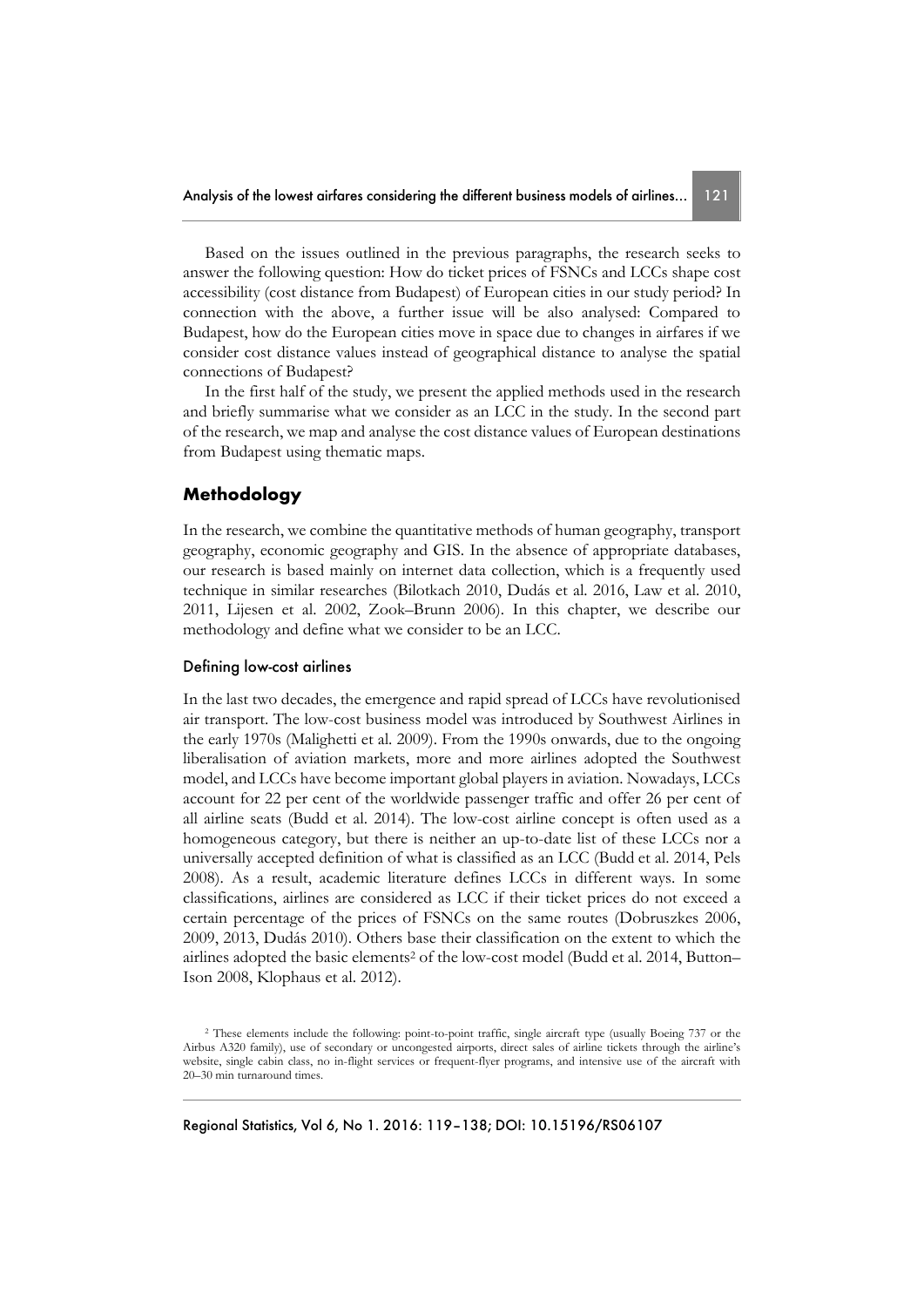The aim of our study was not to create a new LCC definition; therefore, to determine LCCs, we used the classification created by Klophaus et al. (2012). In that study, the authors used 13 indicators (e.g. fleet homogeneity index, secondary airport index, single cabin class, no frequent-flyer program, point-to-point services only, etc.) to classify the airlines into four categories: 1. pure LCC, 2. hybrid carrier with predominantly LCC characteristics, 3. hybrid carrier with predominantly FSNC characteristics, and 4. FSNC. Using this list, we considered the airlines from the first three categories as LCCs in our study. So, at the time of our research, eight carriers were considered as LCCs (Table 1) from the 39 airlines serving Budapest.

Table 1

| <b>LCC</b>  | Home<br>country | Passengers<br>(in millions)<br>2014 | Destinations from Budapest (IATA code)                                                                                                                                                                                                                                                                                                                                                                                                                                                                                                    |  |  |  |
|-------------|-----------------|-------------------------------------|-------------------------------------------------------------------------------------------------------------------------------------------------------------------------------------------------------------------------------------------------------------------------------------------------------------------------------------------------------------------------------------------------------------------------------------------------------------------------------------------------------------------------------------------|--|--|--|
| Ryanair     | Ireland         | 81.7                                | Athens (ATH), Barcelona (BCN), Billund (BLL),<br>Bristol (BRS), Brussels (CRL), Dublin (DUB),<br>London (STN), Madrid (MAD), Manchester (MAN),<br>Milan (BGY), Pisa (PSA), Paris (BVA), Rome (CIA),<br>Tampere (TMP) and Venice (TSF)                                                                                                                                                                                                                                                                                                     |  |  |  |
| easyJet     | UK              | 64.8                                | Basel (BSL), Berlin (SXF), Geneva (GVA),<br>London (LGW), London (LTN) and Paris (CDG)                                                                                                                                                                                                                                                                                                                                                                                                                                                    |  |  |  |
| Norwegian   | Norway          | 24                                  | Copenhagen (CPH), Helsinki (HEL), London (LGW),<br>Oslo (OSL) and Stockholm (ARN)                                                                                                                                                                                                                                                                                                                                                                                                                                                         |  |  |  |
| Germanwings | Germany         | 16                                  | Cologne (CGN), Dusseldorf (DUS), Hamburg (HAM)<br>and Stuttgart (STR)                                                                                                                                                                                                                                                                                                                                                                                                                                                                     |  |  |  |
| Wizzair     | Hungary         | 15.8                                | Alicante (ALC), Barcelona (BCN), Bari (BRI),<br>Brussels (CRL), Catania (CTA), Dortmund (DTM),<br>Dubai (DWC) <sup>a)</sup> , Eindhoven (EIN) <sup>b)</sup> , Frankfurt (HHN),<br>Göteborg (GOT), Istanbul (SAW), Kiev (IEV),<br>Kutaisi (KTS) <sup>a)</sup> , Larnaca (LCA), Lisbon (LIS),<br>London (LTN), Madrid (MAD), Malaga (AGP),<br>Malmö (MMX), Malta (MLA), Milan (MXP),<br>Moscow (VKO), Naples (NAP), Rome (FCO),<br>Stockholm (NYO), Tel Aviv (TLV), Thessaloniki (SKG),<br>Târgu Mureș (TGM) <sup>b)</sup> and Warsaw (WAW) |  |  |  |
| Transavia   | Netherlands     | 9.9                                 | Paris (ORY) and Rotterdam (RTM)                                                                                                                                                                                                                                                                                                                                                                                                                                                                                                           |  |  |  |
| Aer Lingus  | Ireland         | 9.7                                 | Dublin (DUB)                                                                                                                                                                                                                                                                                                                                                                                                                                                                                                                              |  |  |  |
| Let2        | UK              | 6.0                                 | Edinburgh (EDI), East-Midlands (EMA), Leeds (LBA)<br>and Manchester (MAN)                                                                                                                                                                                                                                                                                                                                                                                                                                                                 |  |  |  |

## **Low-cost airlines in the survey and their destinations from Budapest (March 2015)**

*Source:* Edited by the authors according to the airline's websites.

a) Non-European destination, therefore not included in the research.

b) During the research, no flights operated by traditional airlines from Budapest to these cities, therefore not included in the research.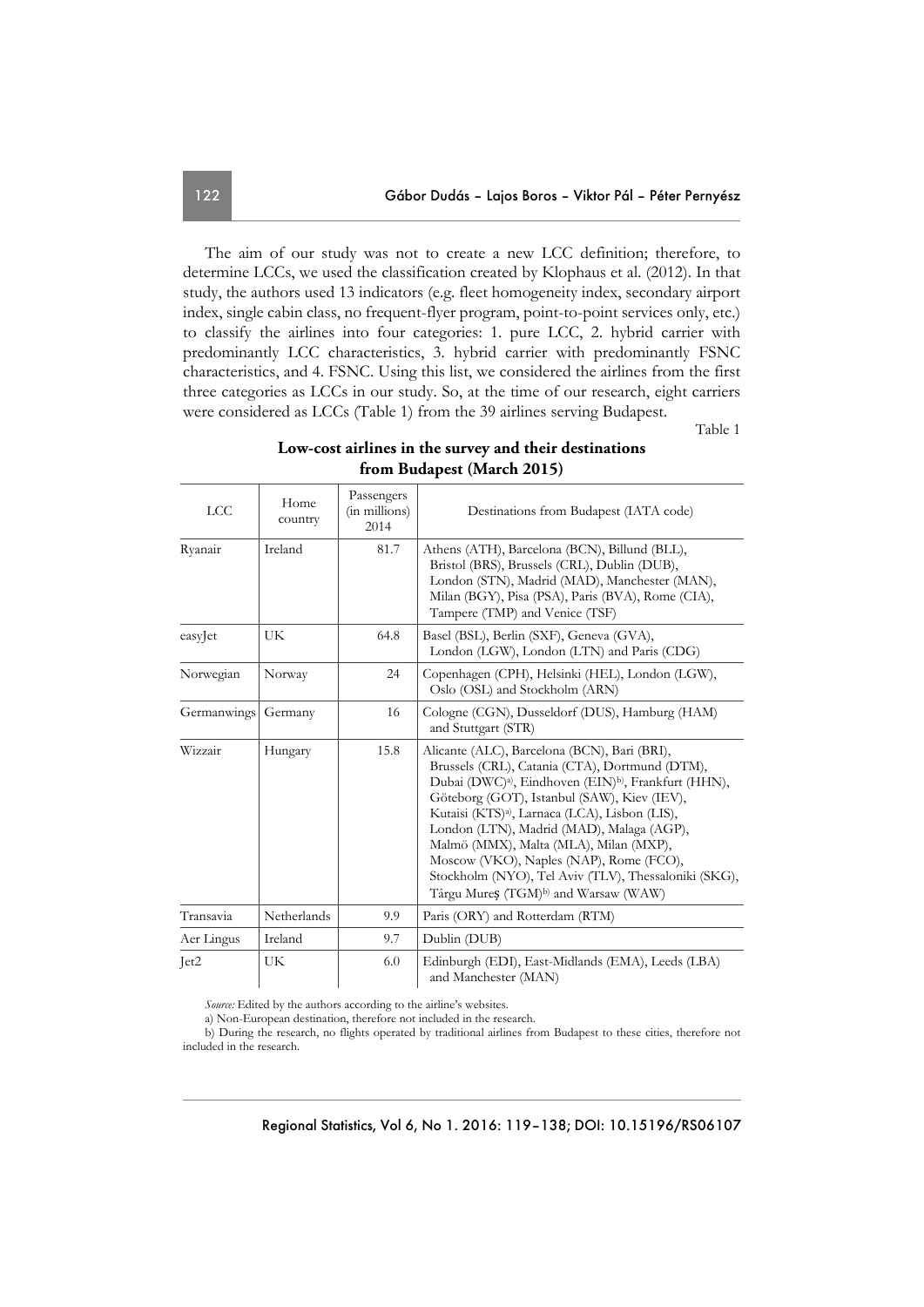#### Data collection and cartographic representation of cost distance

The next step in the research was determining the analytical units and configuring our databases. As the research is mainly based on the comparison of airfares from Budapest to European cities while considering LCC and FSNC flights, first, we made a database of the cities that are accessible from the Hungarian capital by a direct flight that was of either an LCC or FSNC or both. During the selection process, we noted that some cities have multiple airports; therefore, every airport was treated separately. This was important in order to get a more detailed picture of the spatial relations of Budapest. Moreover, this offered an opportunity to investigate the cost and time accessibility of city centres from the airports, which enabled further analysis. Thus, at the time of the research, 67 airports of 48 European cities were directly accessible from Budapest, of which 13 were accessible only with an LCC, 12 only with an FSNC and 42 airports with both (Annex 1).

After defining the analytical units, the next step was to query air traffic data between Budapest (departure airport) and European destinations (arrival airports). It is generally known that ticket prices are very volatile and can vary several times during a day. Due to the large number of our analytical units and limitations of internet sites, we were not able to perform a time-series analysis; however, to present certain temporality, we queried data for three time periods (two weeks, one month and three months in advance). Therefore, we have to emphasise that our research provides only a snapshot and presents the situation at the time of data collection. When interpreting the results, we considered these limitations and tried to avoid drawing generalised conclusions. Accordingly, we collected data from a meta-search engine called Skyscanner. It is important to note that Skyscanner is not the only online search site; there are other important online travel agencies (e.g. Orbitz, Travelocity, etc.), metasearch sites (e.g. Kayak and Momondo) and airline sites. However, during the test queries, Skyscanner displayed the most applicable information and had the most user-friendly interface for an automatic data query. Nevertheless, both ticket prices of FSNCs and LCCs can be queried from the site, which was the main deficiency of former researches (Dudás et al. 2016, Law et al. 2010, Zook–Brunn 2006).

The data collection was conducted on 16 March 2015, for fixed departure dates of two weeks, one month, and three months in advance. The fixed departure dates for the two-week period were from 30 March to 5 April 2015; for the one-month period 13–19 April 2015; and for the three-month period 8–14 June 2015. In the study, seven-day return tickets (from Monday to Sunday) were queried. In order to extract the necessary data, we developed an automated data collection system. We used the Imacros software as our data collection agent; however, we have to note that numerous similar software packages are available (Burghouwt et al. 2007). This program gathers data from the selected website (http://www.skyscanner.com) and stores the result into a database for further analysis according to pre-defined parameters (e.g. departure and arrival airport, departure and return date, direct or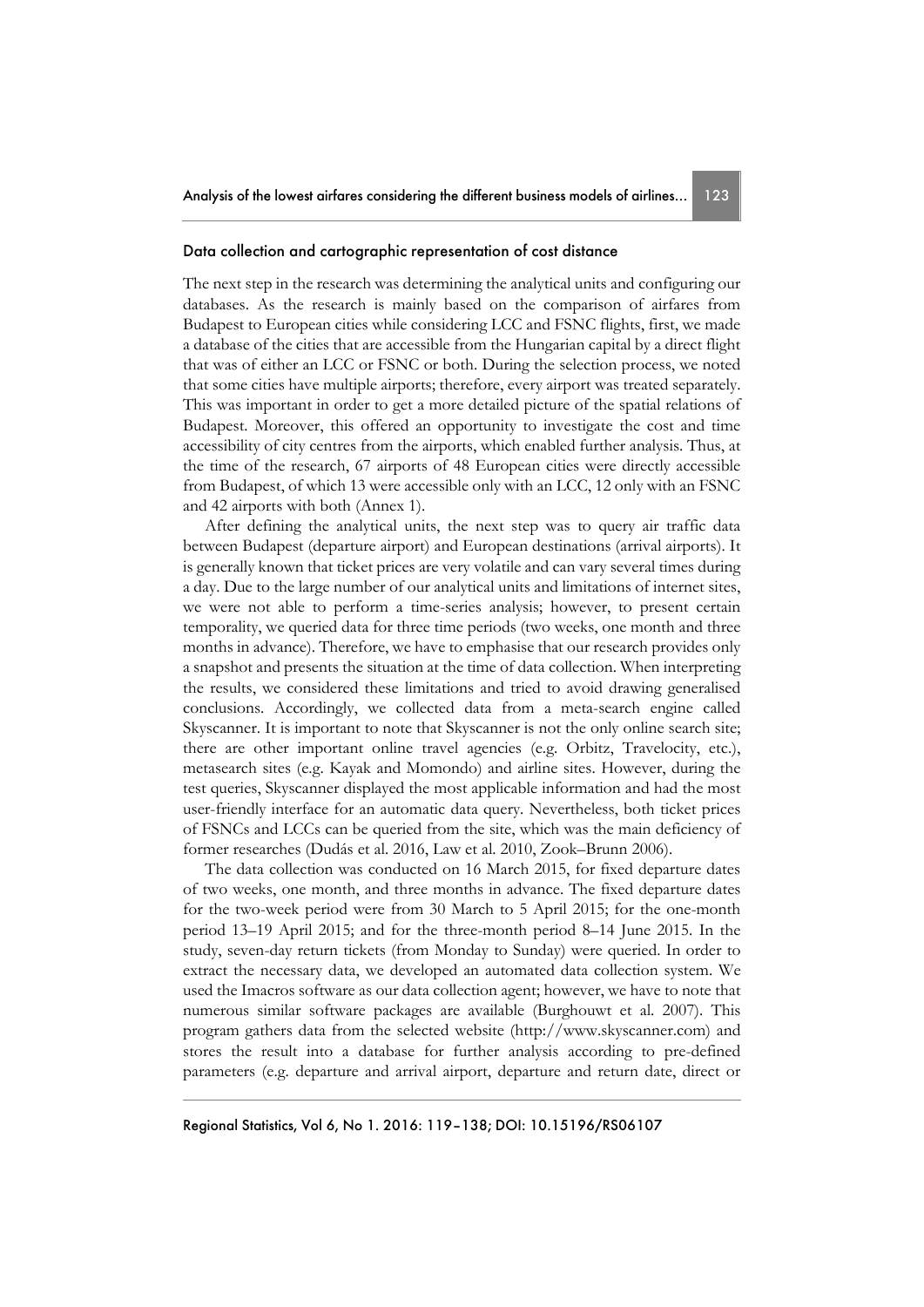indirect flight, cabin class, passenger numbers, etc.). In every case, the queries were for round-trip flights with the cheapest airfares and flight times.

After the data query, we used a GIS system (ESRI ArcGIS 10) and its tools as well as the Corel Draw graphic software to visualise and handle the queried data. To determine cost distance values, we used airfares, geographical distances and price per distance parameters between Budapest and the selected destination airports. Cost distance was calculated – based on methodology developed by Dudás et al. (2016) – by dividing the ticket prices with the price per distance parameters. However, by using the price per distance parameter, we had to take into consideration that databases of former studies (Dudás et al. 2016) did not contain data about LCCs, so they represent data only for FSNCs. As LCCs primarily fly on short-haul routes, we recalculated the price per distance parameter of this category to avoid distorting results. We concluded that the cost of a 1-km flight on shorthaul routes is 0.18 USD instead of 0.256 USD as in previous studies. Applying this new parameter, we calculated the cost distance values between Budapest and the destination airports and made the cartographic representation based on the visualisation technique used by Dudás et al. (2016).

## **Findings and analysis**

In the last few years, the bankruptcy of the Hungarian national carrier resulted in significant changes in Budapest's air transportation market and gave rise to the growth of LCCs. Although LCCs were already present in Hungary, their share rose from 26 per cent to 52 per cent due to the changes (Budapest Airport 2013). According to the Hungarian Central Statistical Office data<sup>3</sup>, Budapest Airport recovered from the failure of Malév as the airport served 9,155,961 passengers in 2014, outperforming the previous peak of 8.9 million registered in 2011. The airport statistics also show that growth still continues as passenger numbers exceeded 10 million in 2015, number of available passenger seats rose above pre-2012 levels and the average load factor of airlines rose to a record level (79 per cent), which demonstrates the increasing interest of both tourists and business travellers in Hungary and Budapest (Budapest Airport 2015).

Henceforward, we analyse the cost distance of European cities from Budapest accessible with flights from FSNCs and LCCs, and our results are displayed using thematic maps.

Annex 2 presents the average weekly lowest airfares of a given week between Budapest and destinations (55) accessible with an LCC two weeks, one month and three months in advance. Comparing the three time series, in almost all cases, the average airfare was the highest for the two-week time period. Considering the two

<sup>3</sup> Source: http://statinfo.ksh.hu/Statinfo/haDetails.jsp?lang=en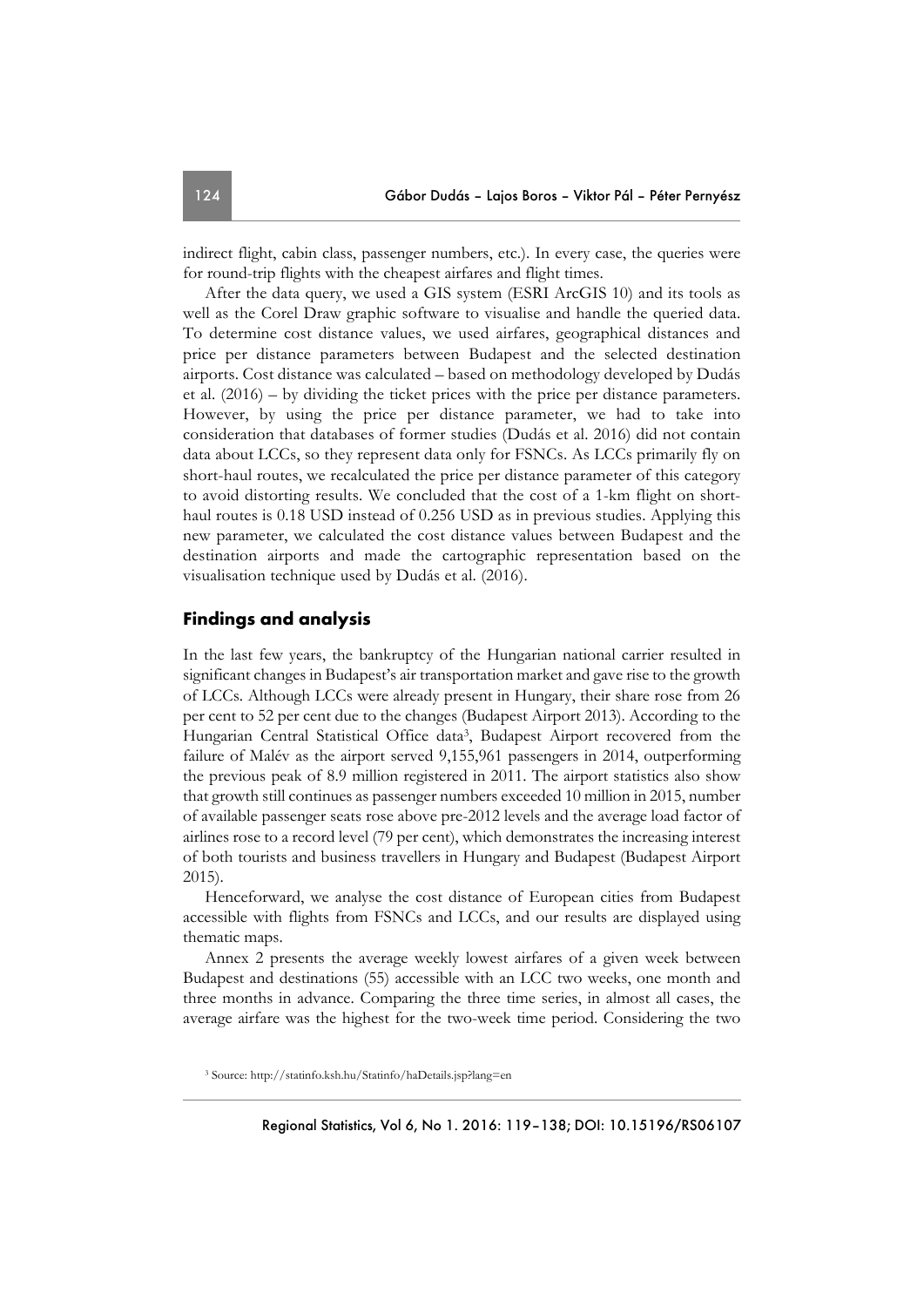weeks and one month values, average airfares decreased by approximately 25 per cent in 43 out of 54 cases, whilst the decline was lower between the two weeks and three months values; approximately 21 per cent in 44 cases. Similar tendencies are outlined by the time series values of the FSNCs (Annex 3). In these cases, the average airfares for the two weeks were also the highest. In relation to the booking date, the twoweeks and one-month average airfares decreased approximately by 19 per cent in 38 out of 53 cases, whilst the decline was also lower between the two week and three months values, approximately 13 per cent in 42 cases. The phenomenon of rising airfares appeared in space relatively dispersed, but both were primarily affected in cases of LCCs and FSNCs' destinations in Scandinavia. Nevertheless, German destinations also showed constant price increase mainly between the two weeks and one-month values. Based on this, we can state that if we want to book a flight for an LCC or FSNC, we could get best prices one month prior to departure, but we could also buy significantly cheaper tickets three months in advance.

Comparing the average airfares of Annex 2 and 3, it clearly shows that the cheaper airfares are offered by low-cost airlines. However, significant differences are outlined between certain links. The biggest differences between the airfares of the two business models were in the case of Malmö. Tickets offered by FSNCs to the Swedish city were approx. 241 USD (117 per cent) more expensive on average; however, similar major differences were also present in the case of East Midlands (approx. 167 USD, 69 per cent) and Tampere (approx. 132 USD, 125 per cent). The tables also suggest that major differences can be detected in the airfares between Budapest and cities with secondary airports. However, the airfares of LCCs and FSNCs to major Western European capitals and economic and political centres show minor differences, probably due to increased competition and higher demand (e.g. more airlines, higher flight numbers and higher airport charges). Therefore, if someone chooses an LCC on these routes, they could save, for example, up to 63 USD on the fare to Brussels (71 per cent), 63 USD to Frankfurt (59 per cent), 68 USD to Paris (64 per cent), 86 USD to Milan (106 per cent) and 107 USD to London (93 per cent) on average.

During the research, our goal was – besides the comparison of airfares – to map how these values affect the cost accessibility of the selected cities/destinations. Accordingly, we prepared thematic maps for spatial representation on which we are visualising the relations between airport pairs using cost distance derived from ticket prices.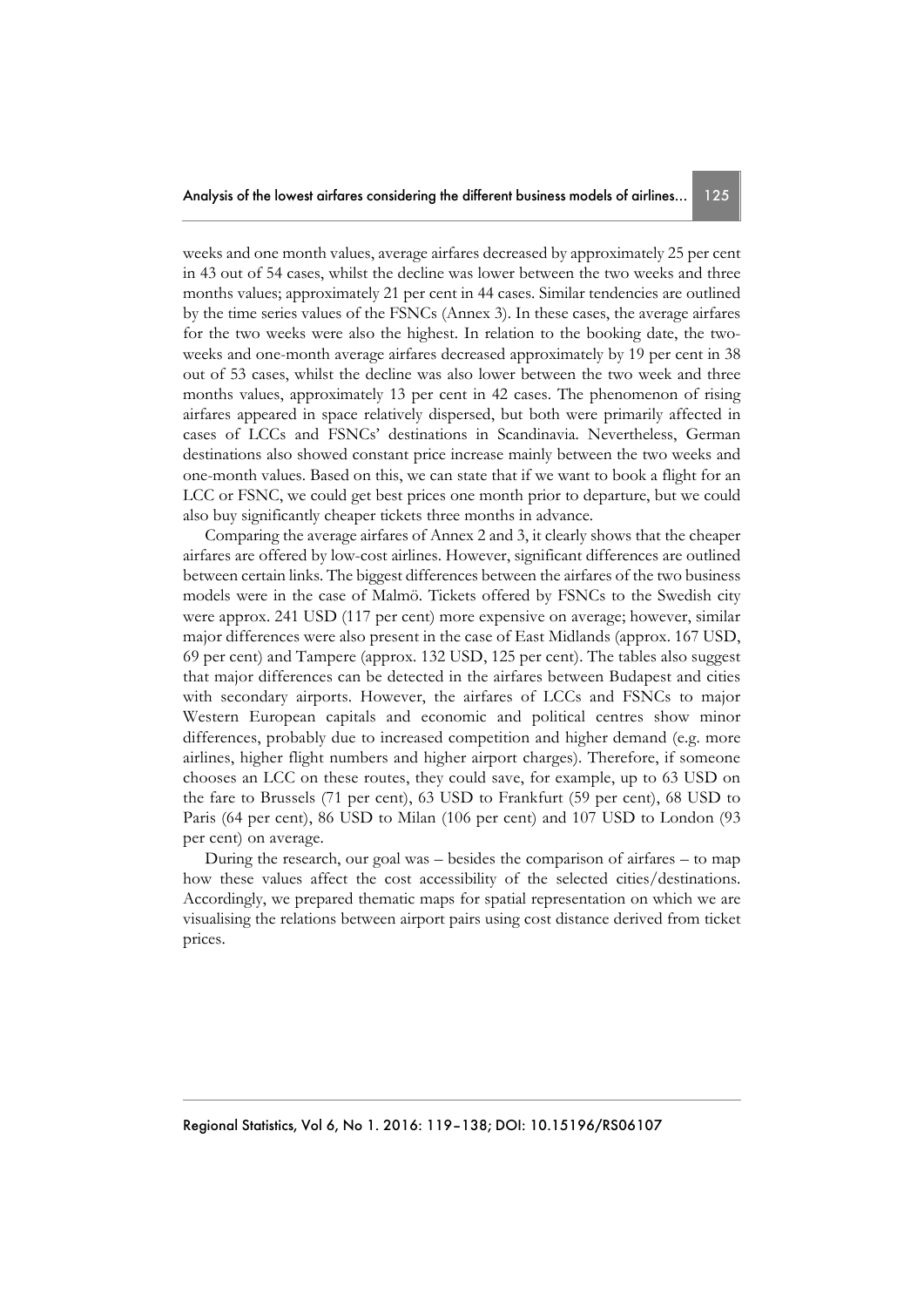



*Source:* Based on http://www.skyscanner.com and edited by the authors

\* Flying to this city is cheaper than the two cities' geographical distance would imply; therefore, the relative position of the city is closer than its geographical position, and the length of the line gives the size of the positive shift.

\*\* Flying to this city is more expensive than the two cities' geographical distance would imply; therefore, the relative position of the city is farther than its geographical position, and the length of the line gives the size of the negative shift.

\*\*\* This circle represents the limit between the short-haul flight zone and medium-haul flight zone. In the former zone, the cost of 1 km travel is 0.18 USD, while, in the latter, it is 0.16 USD.

The cost distance maps (Figures 1–6) show a wide variety of spatial structures. Based on the two weeks values, both types outline the mixed picture. On the first map of the low-cost airlines (Figure 1), positive shifts are dominant (in 39 of 54 cases); therefore, the destinations are on average 300 km closer to the Hungarian capital than their geographical distance would imply. By contrast, on the FSNC map (Figure 4), negative tendencies are outlined for the same time period. In this case, among the 53 destinations, only 19 showed positive values, whereas in 32 cases, negative shifts (on average 360 km) can be observed. According to our calculations, destinations of Scandinavia, the Iberian Peninsula and the United Kingdom are accessible predominantly at affordable prices with an LCC, as almost all cases showed positive shifts, whereas the airfares to German destinations are more expensive than their geographical distances would imply. Of the seven German destinations, only Frankfurt and Dortmund showed a positive shift, whereas for the other five cities (Cologne, Dusseldorf, Hamburg, Stuttgart and Berlin), negative trends were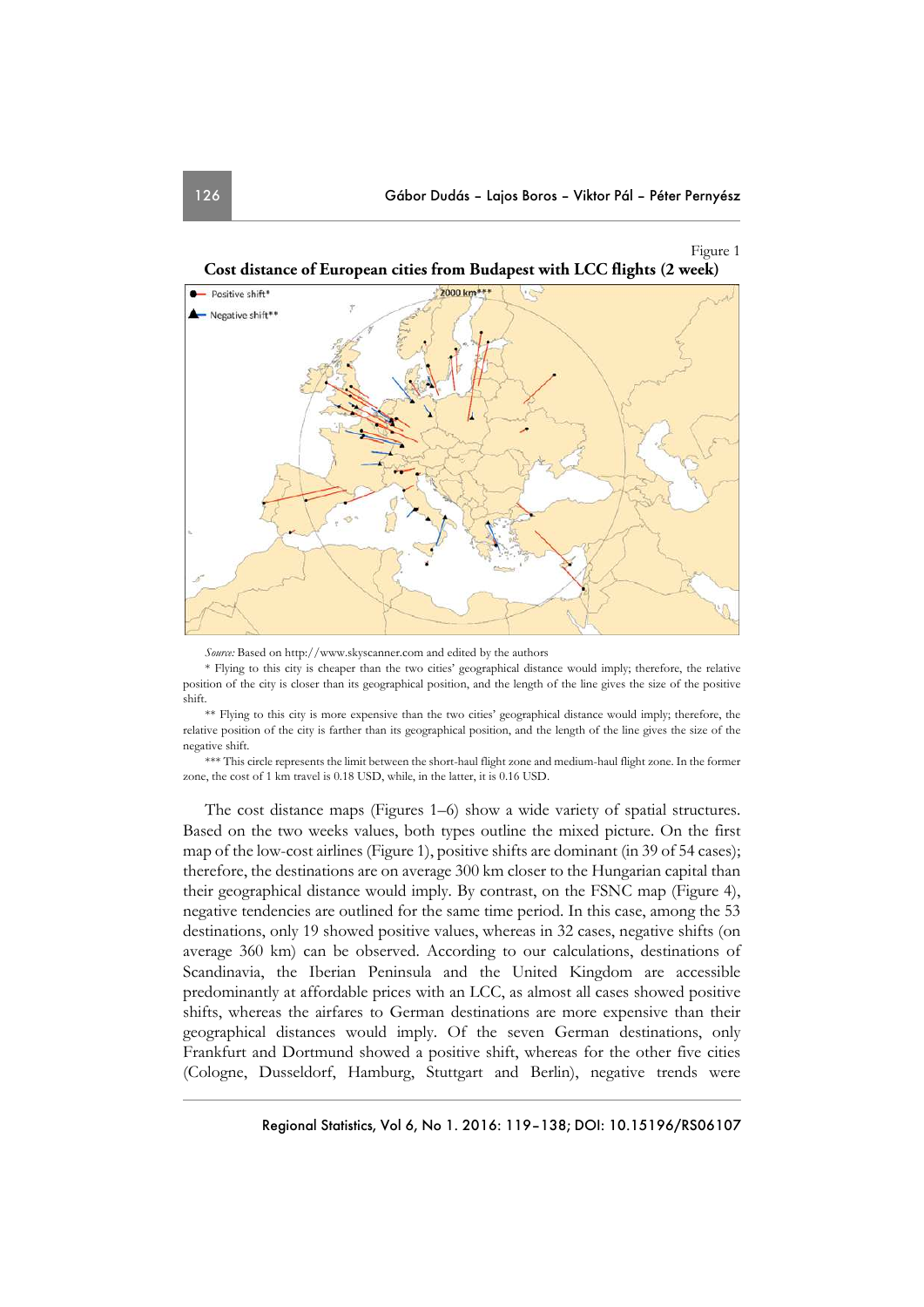dominant. This is probably because, while Frankfurt and Dortmund are served by Wizzair, the other five destinations are primarily served by Germanwings, which is the subsidiary of Lufthansa; this might have led to less price competition and manifested in higher ticket prices on these routes. Comparing the two maps (Figures 1 and 4), an 'economic threshold line' is outlined in the FSNC map. Based on this, the destinations show mainly negative shifts in relation to Budapest within a radius of approx. 1200 km. According to our calculations, airfares to destinations in Germany, Italy and the southern part of Scandinavia are more expensive than their geographical distances would suggest.

Both the one-month and three-months maps of the LCCs (Figures 2–3) show positive changes in cost distance values, due to the approx. 25 and 21 per cent reduction experienced by the ticket prices, respectively. The one-month values of 54 destinations depicted that each was located closer to Budapest (except Rotterdam and Stuttgart) than their geographical distances would imply. The average of the positive shifts was also higher (approx. 550 km) than in the case of the two-week map. The three-month values (Figure 3) represent similar trends, with the only difference that the rate (on average approx. 470 km) and number (50 from 55 cases) of the positive shifts are less than experienced in Figure 1.



**Cost distance of European cities from Budapest with LCC flights (one month)** 

Figure 2

*Source:* Based on http://www.skyscanner.com and edited by the authors.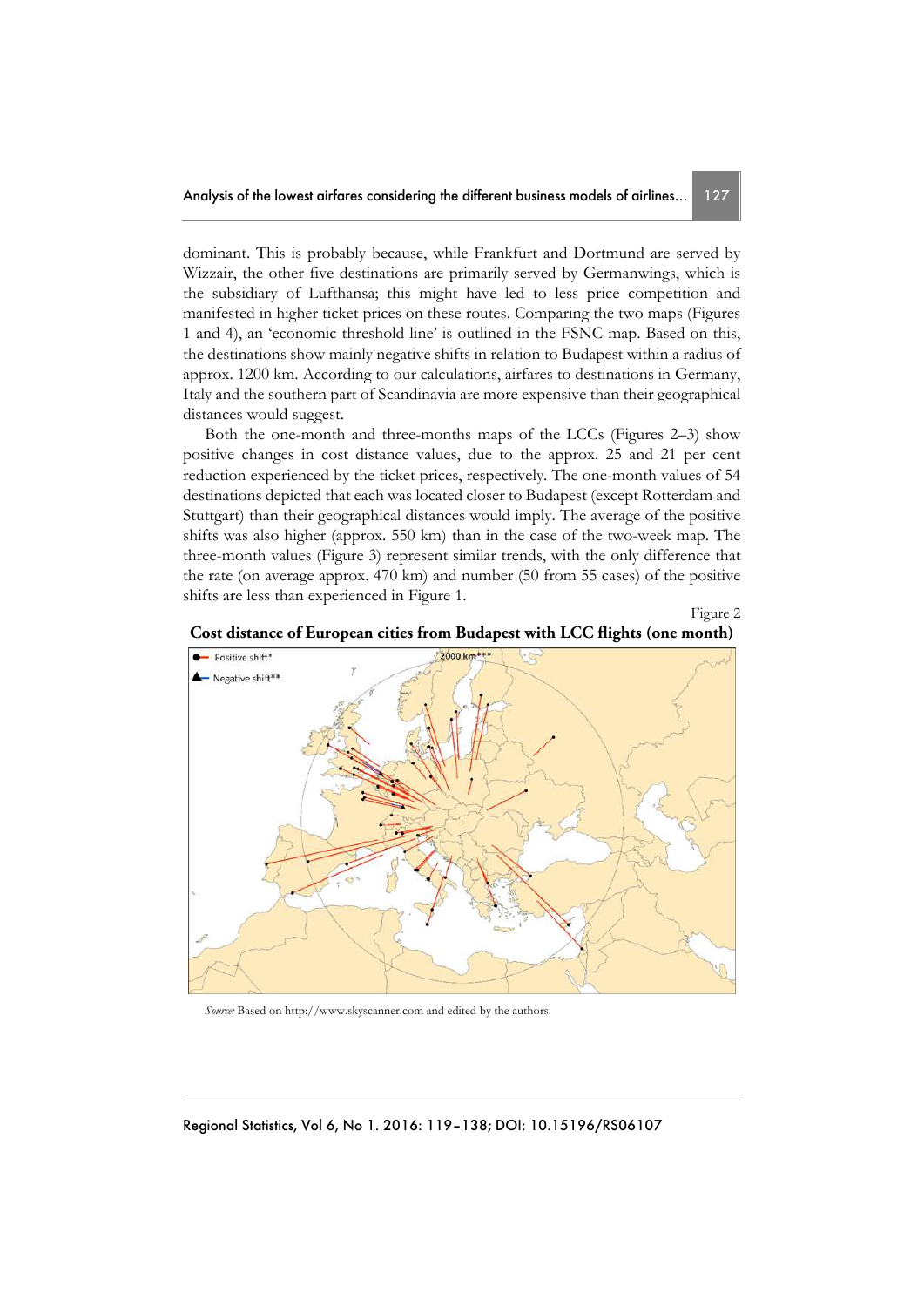## Figure 3

Figure 4





*Source:* Based on http://www.skyscanner.com and edited by the authors.



**Cost distance of European cities from Budapest with FSNC flights (two weeks)** 

*Source:* Based on http://www.skyscanner.com and edited by the authors.

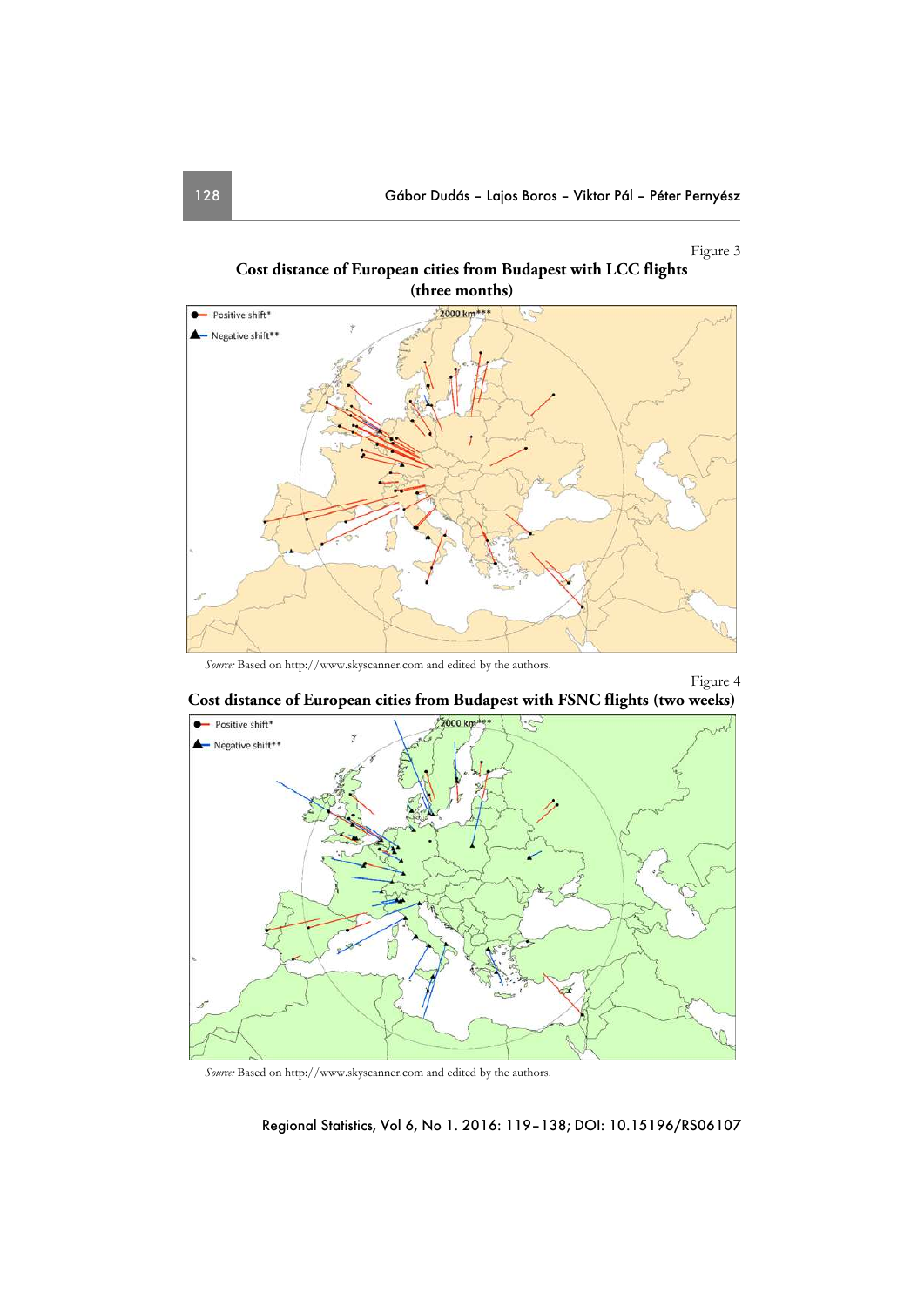

**Cost distance of European cities from Budapest with FSNC flights (one month)** 

*Source:* Based on http://www.skyscanner.com and edited by the authors.

Figure 6

**Cost distance of European cities from Budapest with FSNC flights (three months)** 



*Source:* Based on http://www.skyscanner.com and edited by the authors.

Regional Statistics, Vol 6, No 1. 2016: 119–138; DOI: 10.15196/RS06107

Figure 5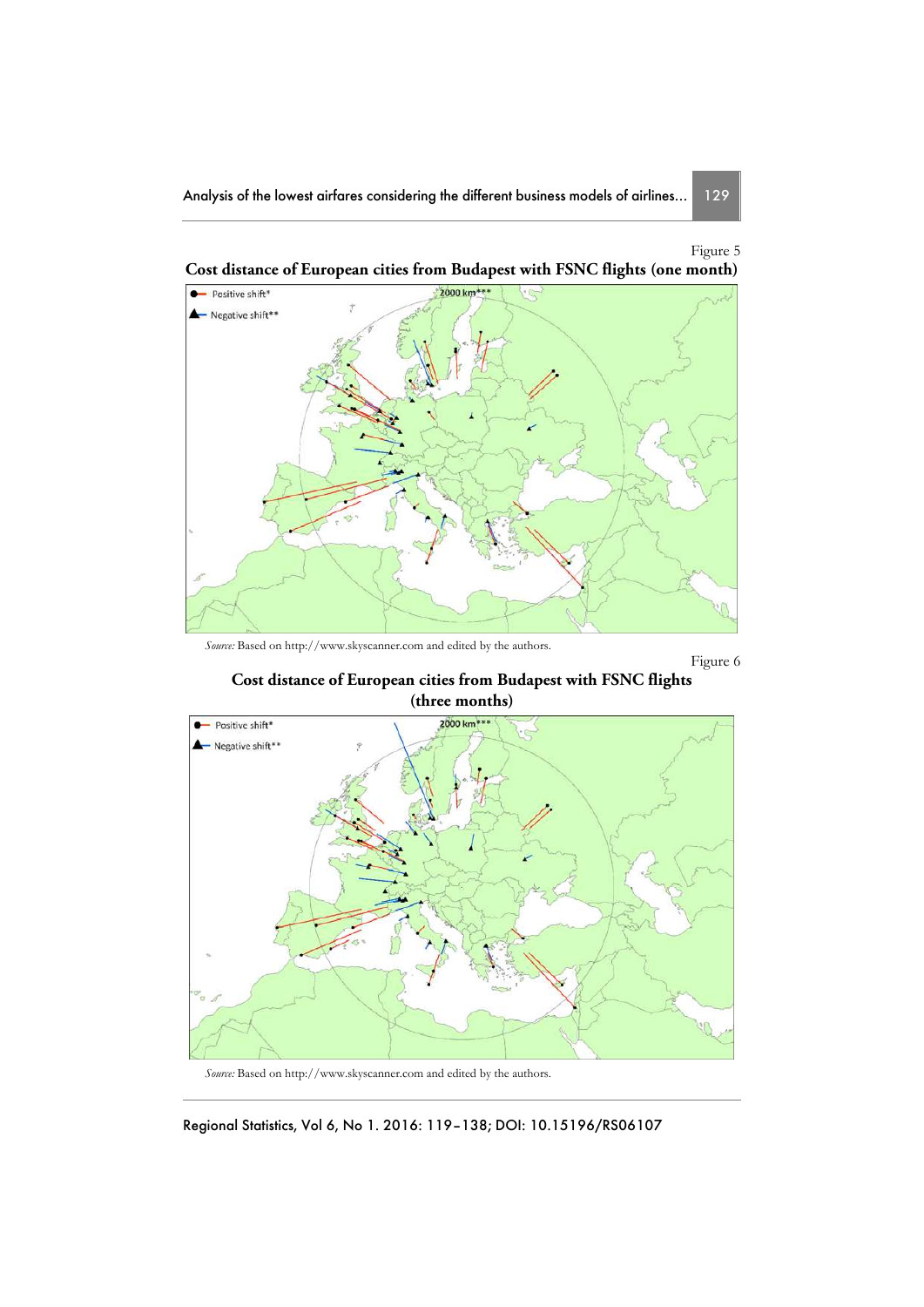However, the 19 and 13 per cent decreases of airfares by the one-month and threemonth values of FSNCs do not cause as significant changes as the LCCs. On the maps (Figures 5-6.), similar mixed spatial structures are outlined. In Figure 6, 22 out of 54 destinations, and in Figure 7, 21 out of 55 destinations showed negative shifts. Henceforward, on both maps, the 'economic threshold line' can be determined but at various distances. On the one-month map, the line can be drawn at a distance of approx. 1000 km around Budapest  $-200$  km closer than at the two-weeks map  $$ while at the three-months map, the line can be drawn approx. 1100 km around the Hungarian capital. Similarly, on the other maps, we can also highlight the positive values of the Iberian Peninsula; the UK and Eastern Scandinavian destinations outside the 'economic threshold line' also showed significant positive changes.

#### **Conclusions**

In our study, the focus was on the difference between airfares of FSNCs and LCCs and the space-forming role of their ticket prices. The research sought to answer how, after the bankruptcy of Malév, the spread of LCCs affected airline cost spaces of Budapest and cost accessibility of European cities from Budapest Airport. To analyse and visualise these changes, we used cost distance values derived from air traffic data based on automated internet data collection.

After the bankruptcy of Malév, the passenger traffic of Budapest Airport changed significantly as the airport lost about a quarter of its flights. However, the share of LCCs rose from 26 per cent to over 50 per cent (Hungarian Central Statistical Office 2012a, 2012b). This rise, despite the decreasing passenger numbers, resulted in one million new passengers to Budapest, which can mostly be attributed to the LCCs, primarily Ryanair and Wizzair, as they added a lion's share of the capacity (CAPA 2012a, Török-Heinitz 2013). The beneficiaries of these transformations were clearly those who want to travel cheap, because our results showed that LCCs offered cheaper tickets from Budapest to European destinations than FSNCs in almost all cases.

In response to the question posed at the beginning of the study, we can state that LCCs outperform FSNCs in almost all cases in offering lower-fare air tickets. It was also outlined that considering the three time periods for the departure dates (two weeks, one month and three months), we could travel for the best price if we booked tickets one month in advance. Based on this, relative to the booking date even if it is not linear, a decreasing tendency can be observed in airfares of both LCCs and FSNCs. However, to draw deeper conclusions, further time series analyses are needed.

The cost distance analysis revealed that cities accessible with LCCs from Budapest show decisively positive shifts, so these cities were 'closer' to Budapest in relative (cost) terms than their geographical distances would imply. In contrast, the cost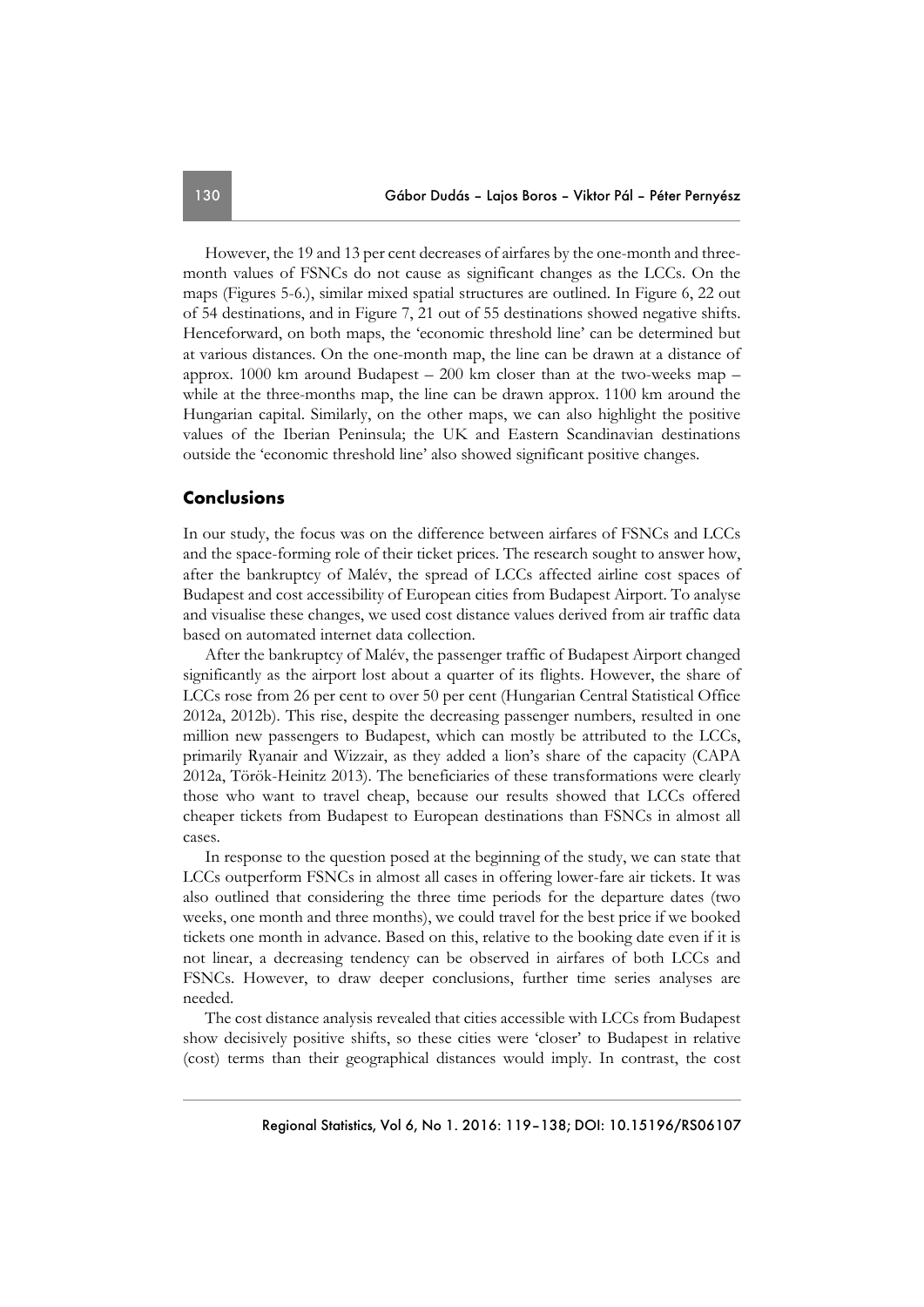distance maps of the FSNCs outline a mixed picture due to higher airfares, and the negative shifts of European destinations dominate these maps.

In addition, the failure of Malév affected the Western European route network of Budapest to a lesser extent, as the number of directly accessible destinations decreased mainly in Southeast Europe (Dudás–Boros 2014). On this basis, as Budapest is still connected to the European hub airports – which showed good cost distance values during the study – the city is still an integral part of the global flow systems.

#### **REFERENCES**

- BILOTKACH, V. (2010): Reputation, search cost, and airfares *Journal of Air Transport Management* 16 (5): 251–257.
- BILOTKACH, V.–MUELLER, J.–NÉMETH, A. (2014): Estimating the consumer welfare effects of de-hubbing: The case of Malév Hungarian Airlines *Transportation Research Part E* 66: 51–65.
- BOHL, P. (2013): The consequences of De-hubbing for Airports and Tourism a Case Study *European Journal of Business and Management* 5 (25): 168–179.
- BUDAPEST AIRPORT (2013): *A Malév csőd ellenére jól teljesített a Budapest Airport* (Downloaded: August 12, 2014) http://www.bud.hu/budapest\_airport/media/hirek/a-malevcsod-ellenere-jol-teljesitett-a-budapest-airport-12286.html
- BUDAPEST AIRPORT (2015): *2014-ben minden utasforgalmi rekordot megdöntött a Budapest Airport!* (Downloaded: August 11, 2015) http://www.bud.hu/budapest\_airport/media/hirek/2014-ben-mindenutasforgalmi-rekordot-megdontott-a-budapest-airport!-16139.html
- BUDD, L.–FRANCIS, G.–HUMPHREYS, I.–ISON, S. (2014): Grounded: Characterising the market exit of European low-cost airlines *Journal of Air Transport Management* 34: 78–85.
- BURGHOUWT, G.–VAN DER VLIER, A.–DE WIT, J. (2007): *Solving the lack of price data availability in (European) aviation economics?* ATRS World Conference, Berkeley, USA.
- BUTTON, K.–ISON, S. (2008): The economics of low-cost airlines: Introduction *Research in Transport Economics* 24 (1): 1–4.
- CAPA–CENTRE FOR AVIATION AND INNOVATA (2012a): *After Malev's grounding, Hungary could become large LCC market with Wizzair and Ryanair moving in* (Downloaded: August 22, 2014)

http://centreforaviation.com/analysis/after-malevs-grounding-hungary-couldbecome-large-lcc-market-with-wizz-air-and-ryanair-moving-in-67369

CAPA–CENTRE FOR AVIATION AND INNOVATA (2012b): *Budapest market recovers following loss of Malev*

(Downloaded: August 22, 2014)

http://centreforaviation.com/analysis/budapest-market-recovers-following-lossof-malev-84065

DICKEN, P. (2011): *Global Shift – Mapping the Changing Contours of the World Economy* 6th edition. The Guilford Press, New York–London.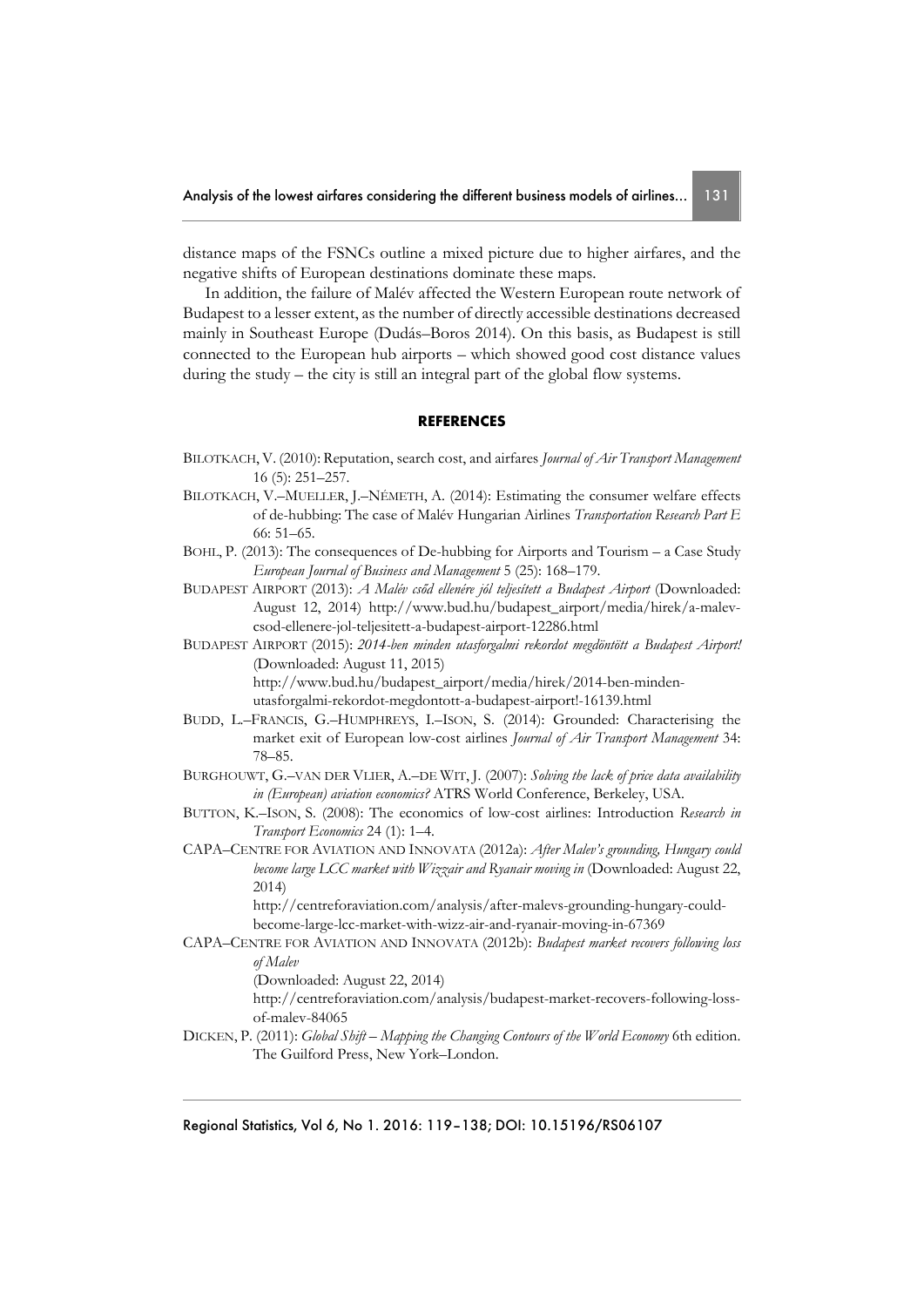- DOBRUSZKES, F. (2006): An analysis of European low-cost airlines and their networks *Journal of Transport Geography* 14 (4): 249–264.
- DOBRUSZKES, F. (2009): New Europe, new low-cost air services *Journal of Transport Geography* 17 (6): 423–432.
- DOBRUSZKES, F. (2013): The geography of European low-cost airline networks: a contemporary analysis *Journal of Transport Geography* 28: 75–88.
- DOBRUSZKES, F. (2014): Geographies of European Air Transport In: GOETZ, A.R.–BUDD, L. (eds.): *The Geographies of Air Transport* pp. 167–186., Ashgate, London.
- DOGANIS, R. (2002): *Flying off Course The economics of international airlines* 3<sup>rd</sup> edition. Routledge, London–New York.
- DOGANIS, R. (2005): *The airline business* 2nd edition. Routledge, London–New York.
- DUDÁS, G. (2010): Low-cost Airlines in Europe: Network Structures after the Enlargement of the European Union *Geographica Pannonica* 14 (2): 49–58.
- DUDÁS, G.–BOROS, L. (2014): A világvárosok térkapcsolatainak vizsgálata légi közlekedési adatok felhasználásával. In: UNGER, J.–PÁL-MOLNÁR, E. (eds.): *Geoszférák 2013* pp. 99–122., GeoLitera, Szeged.
- DUDÁS, G.–BOROS, L.–PÁL, V.–PERNYÉSZ, P. (2016): Mapping cost distance using air traffic data *Journal of Maps* 12 (4): 695–700.
- DUSEK, T.–SZALKAI, G. (2007): Területi adatok ábrázolási lehetőségei speciális kartogramokkal *Területi Statisztika* 47 (1): 3–19.
- FRANCIS, G.–DENNIS, N.–ISON, S.–HUMPHREYS,I. (2007): The transferability of the low-cost model to long-haul airline operations *Tourism Management* 28 (2): 391–398.
- GARRIGOS-SIMON, F.J.–NARANGAJAVANA, Y.–GIL-PECHUAN, I. (2010): Seasonality and price behaviour of airlines in the Alicante-London market *Journal of Air Transport Management* 16 (6): 350–354.
- GRAHAM, A.–DENNIS, N. (2010): The impact of low-cost airlines operations to Malta *Journal of Air Transport Management* 16 (3): 127–136.
- GRAHAM, M. (2009): Different models in different spaces or liberalized optimizations? Comparative strategies among low-cost carriers *Journal of Transport Geography* 17 (4): 306–316.
- HUNGARIAN CENTRAL STATISTICAL OFFICE (2012a): Szállítási teljesítmények, 2012. I. negyedév *Statisztikai Tükör* 36: 1–2.
- HUNGARIAN CENTRAL STATISTICAL OFFICE (2012b): Szállítási teljesítmények, 2012. II. negyedév Statisztikai Tükör 64: 1–3.
- KLOPHAUS, R.–CONRADY, R.–FICHERT, F. (2012): Low cost carriers going hybrid: Evidence from Europe *Journal of Air Transport Management* 23: 54–58.
- KNOWLES, R. D. (2006): Transport shaping space: differential collapse in time-space *Journal of Transport Geography* 14 (6): 407–425.
- LAW,R.–DENIZCI GUILLET,B.–LEUNG,R. (2010): An analysis of the lowest fares and shortest durations for air-tickets on travel agency websites *Journal of Travel and Tourism Marketing* 27 (6): 635–644.
- LAW, R.–LEUNG, R.–DENIZCI GUILLET, B.–LEE, H.A. (2011): Temporal changes of airfares toward fixes departure date *Journal of Travel and Tourism Marketing* 28 (6): 615–628.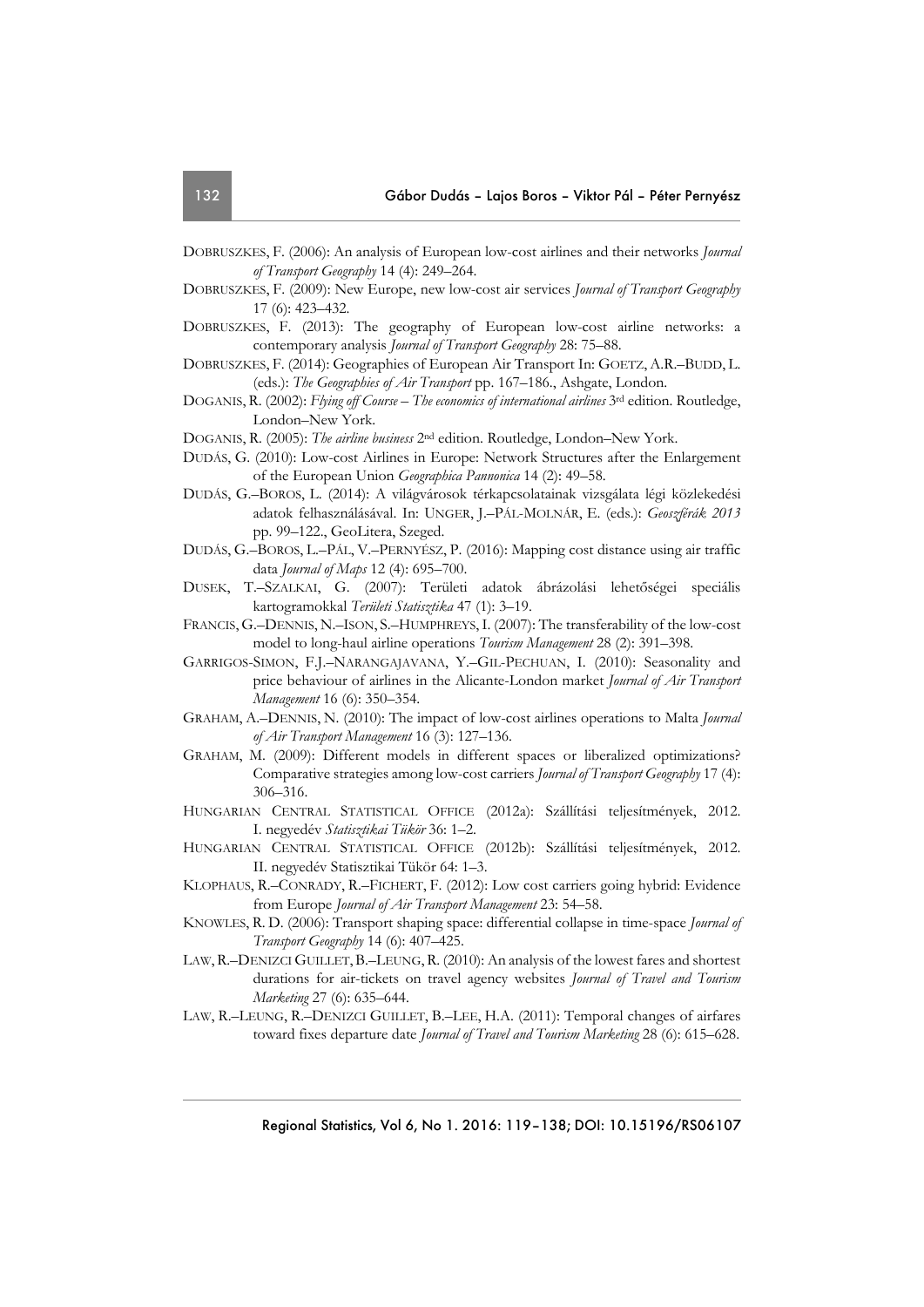- LIJESEN, M. G.–RIETVELD, P.–NIJKAMP, P. (2002): How do carriers price connecting flights? Evidence from intercontinental flights from Europe *Transportation Research Part E* 38 (3-4): 239–252.
- MALIGHETTI, P.–PALEARI, S.–REDONDI, R. (2009): Pricing strategies of low-cost airlines: The Ryanair case study *Journal of Air Transport Management* 15 (4): 195–203.
- MASSEY, D. (1994): *Space, Place, and Gender* University of Minnesota Press, Minneapolis.
- MORELL, P. (2008): Can long-haul low-cost airline be successful? *Research in Transportation Economics* 24 (1): 61–67.
- PANTAZIS, N.–LIEFNER, I. (2006): The impact of low-cost carriers on catchment areas of established international airports: The case of Hanover airport, Germany *Journal of Transport Geography* 14 (4): 265–272.
- PELS, E. (2008): Airline network competition: Full-service airlines, low-cost airlines and longhaul markets *Research in Transport Economics* 24 (1): 68–74.
- PELS, E.–RIETVELD, P. (2004): Airline pricing behaviour in the London-Paris market *Journal of Air Transport Management* 10 (4): 279–283.
- POMPL, W. (2007): *Luftverkehr Eine ökonomische und politische Einführung* Springer, Berlin, Heidelberg, New York.
- REY, B.–MYRO, R.–GALERA, A. (2011): Effect of low-cost airlines on tourism in Spain. A dynamic panel data model *Journal of Air Transport Management* 17 (3): 163–167.
- SUAU-SANCHEZ, P.–BURGHOUWT, G. (2011): The geography of the Spanish airport system: spatial concentration and deconcentration patterns in seat capacity distribution, 2001-2008. *Journal of Transport Geography* 19 (2): 244–254.
- TÖRÖK, Á.–HEINITZ, F. (2013): Economic impacts on destination air traffic following a flag carrier's market exit: a case study of Budapest *Aviation* 17 (4): 161–169.
- WARF, B. (2006): Time-space compression In: WARF, B. (ed.): *Encyclopedia of Human Geography* pp. 491–494., SAGE Publications, London.
- ZOOK, M.–BRUNN, S. (2006): From podes to antipodes: Positionalities and global airline geographies *Annals of the Association of American Geographers* 96 (3): 471–490.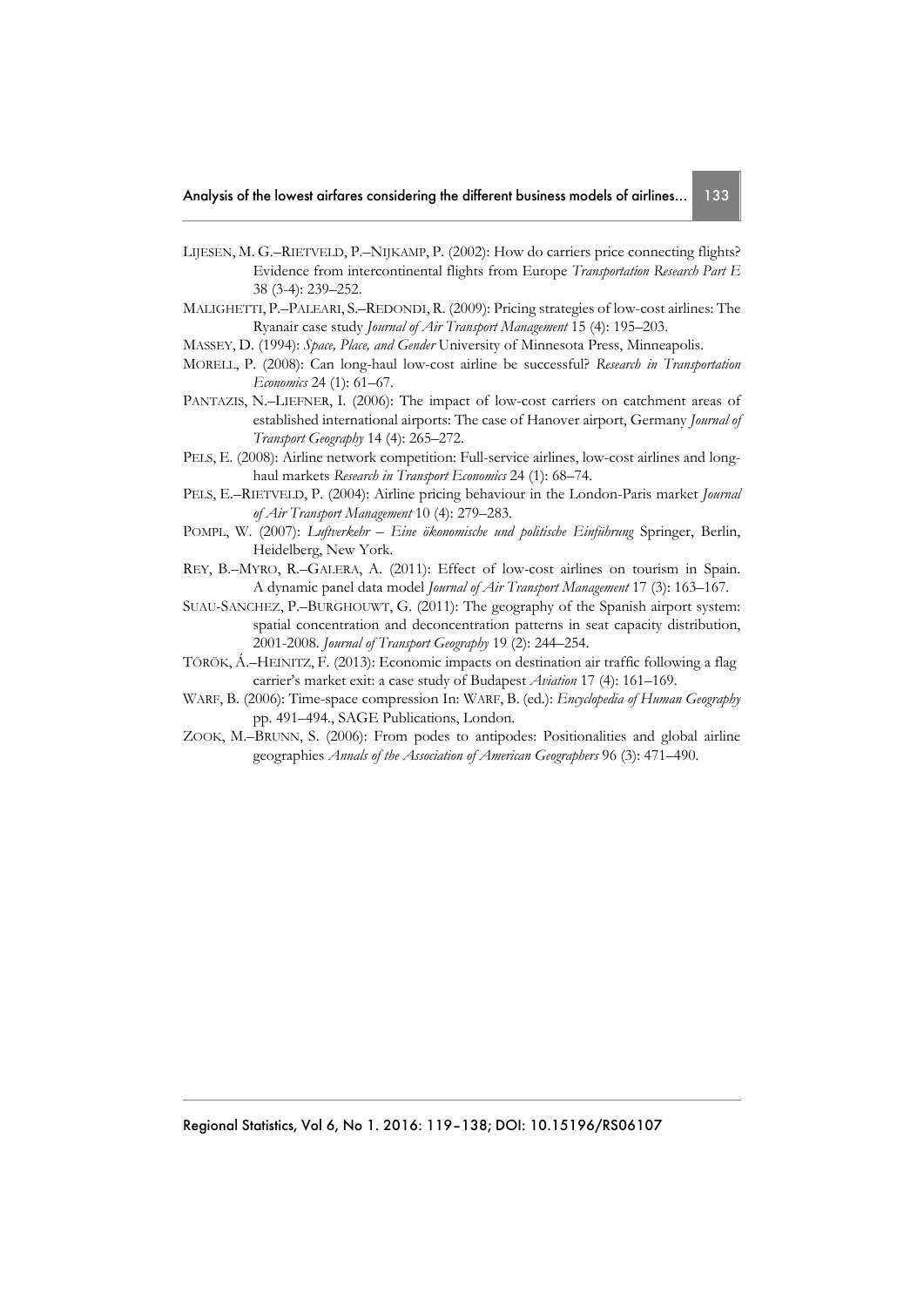Annex 1

| Airport    | Airport                   | Airport    | Airport                  |
|------------|---------------------------|------------|--------------------------|
| code       |                           | code       |                          |
| AGP        | Malaga                    | <b>KBP</b> | Kiev Borispol            |
| <b>ALC</b> | Alicante                  | LBA        | Leeds                    |
| <b>ARN</b> | Stockholm Arlanda         | <b>LCA</b> | Larnaca                  |
| <b>ATH</b> | Athens                    | LCY        | London City              |
| <b>BCN</b> | Barcelona                 | <b>LGW</b> | <b>London Gatwick</b>    |
| <b>BGY</b> | Milan Orio al Serio       | <b>LHR</b> | London Heathrow          |
| <b>BLL</b> | Billund                   | LIN        | Milan Linate             |
| BMA        | Stockholm Bromma          | <b>LIS</b> | Lisbon                   |
| <b>BRI</b> | Bari                      | <b>LTN</b> | <b>London Luton</b>      |
| <b>BRS</b> | <b>Bristol</b>            | <b>MAD</b> | Madrid                   |
| BRU        | <b>Brussels</b>           | <b>MAN</b> | Manchester               |
| <b>BSL</b> | Basel                     | <b>MLA</b> | Malta                    |
| <b>BVA</b> | Paris Beauvais            | MMX        | Malmö                    |
| CDG        | Paris Charles de Gaulle   | MXP        | Milan Malpensa           |
| <b>CGN</b> | Cologne                   | <b>NAP</b> | Naples                   |
| <b>CIA</b> | Rome Ciampino             | <b>NYO</b> | Stockholm Skavsta        |
| <b>CPH</b> | Copenhagen                | ORY        | Paris Orly               |
| <b>CRL</b> | <b>Brussels Charleroi</b> | <b>OSL</b> | Oslo                     |
| <b>CTA</b> | Catania                   | <b>PSA</b> | Pisa                     |
| DME        | Moscow Domodedovo         | <b>RTM</b> | Rotterdam                |
| <b>DTM</b> | Dortmund                  | <b>SAW</b> | Istanbul Sabiha          |
| <b>DUB</b> | Dublin                    | <b>SKG</b> | Thessaloniki             |
| <b>DUS</b> | Dusseldorf                | <b>STN</b> | <b>London Stansted</b>   |
| EDI        | Edinburgh                 | <b>STR</b> | Stuttgart                |
| <b>EMA</b> | East Midlands             | <i>SVO</i> | Moscow Sheremetyevo      |
| <b>FCO</b> | Rome Fiumicino            | <b>SXF</b> | <b>Berlin Schonefeld</b> |
| FRA        | Frankfurt                 | <b>TLV</b> | Tel-Aviv                 |
| GOT        | Göteborg Landvetter       | TMP        | Tampere                  |
| <b>GVA</b> | Geneva                    | <b>TSF</b> | <b>Venice Treviso</b>    |
| <b>HAM</b> | Hamburg                   | TXL        | <b>Berlin</b> Tegel      |
| HEL        | Helsinki                  | VCE        | Venice Marco Polo        |
| <b>HHN</b> | Frankfurt Hahn            | <b>VKO</b> | <b>Moscow Vnukovo</b>    |
| <b>IEV</b> | <b>Kiev Zhuliany</b>      | WAW        | Warsaw                   |
| IST        | Istanbul Atatürk          |            |                          |

**Airports included in the study and their IATA codes** 

*Note:* Airports in **bold** are only accessible with an LCC; airports in *italics* are only accessible with an FSNC; and other airports are accessible with both.

*Source:* http://www.iata.org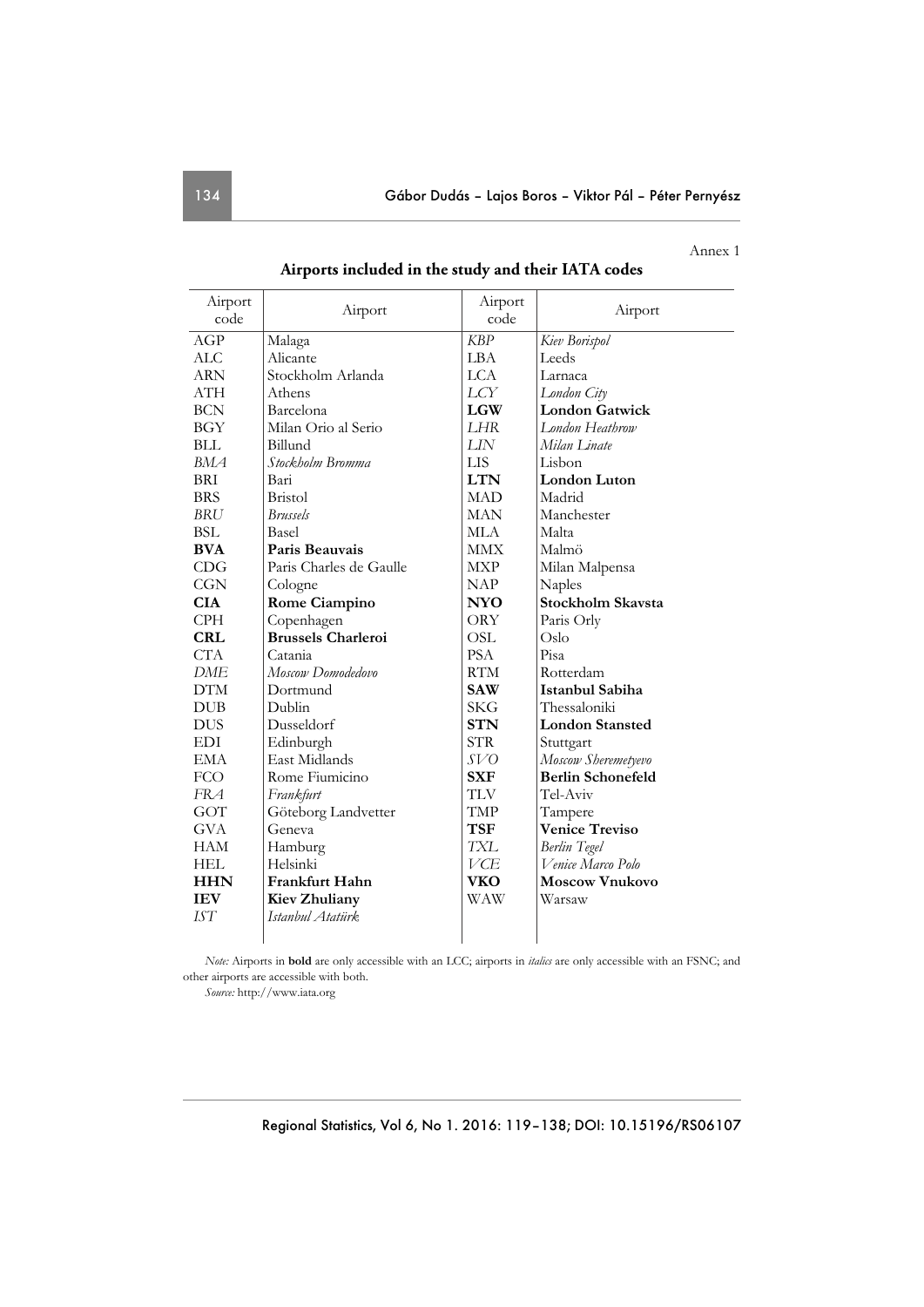## Annex 2

| Airport<br>code | Two<br>weeks    | One<br>month    | Three<br>months | Airport<br>code | Two<br>weeks    | One<br>month    | Three<br>months |  |
|-----------------|-----------------|-----------------|-----------------|-----------------|-----------------|-----------------|-----------------|--|
| LGW             | 307,71<br>(242) | 241,50<br>(176) | 183,83<br>(212) | <b>BGY</b>      | 114,42<br>(80)  | 109,57<br>(72)  | 82,28<br>(65)   |  |
| <b>STN</b>      | 279,71<br>(226) | 128,28<br>(110) | 125,85<br>(91)  | PSA             | 121,00<br>(84)  | 112,66<br>(74)  | 76,00<br>(71)   |  |
| <b>LTN</b>      | 145,57<br>(113) | 141,85<br>(99)  | 105,42<br>(80)  | <b>NAP</b>      | 151,66<br>(123) | 163,66<br>(107) | 155,66<br>(105) |  |
| <b>MAN</b>      | 218,83<br>(186) | 209,50<br>(161) | 187,50<br>(131) | <b>CIA</b>      | 141,71<br>(120) | 121,42<br>(90)  | 84,42<br>(82)   |  |
| <b>BRS</b>      | 180,00<br>(166) | 142,33<br>(131) | 113,00<br>(104) | FCO             | 175,00<br>(131) | 175,00<br>(90)  | 100,14<br>(92)  |  |
| <b>EMA</b>      | 252,00<br>(219) | 246,00<br>(243) | 228,00<br>(182) | <b>TSF</b>      | 96,00<br>(74)   | 77,33<br>(61)   | 88,00<br>(76)   |  |
| EDI             | 315,00<br>(246) | 329,00<br>(269) | 261,00<br>(200) | <b>HHN</b>      | 160,50<br>(149) | 158,50<br>(138) | 86,00<br>(75)   |  |
| LBA             | 247,00<br>(247) | 241,50<br>(221) | 217,50<br>(176) | CGN             | 191,85<br>(145) | 163,14<br>(134) | 104,71<br>(83)  |  |
| <b>DUB</b>      | 235,85<br>(195) | 177,00<br>(138) | 166,71<br>(161) | <b>DTM</b>      | 136,42<br>(93)  | 90,71<br>(70)   | 110,71<br>(80)  |  |
| CDG             | 211,71<br>(160) | 174,14<br>(144) | 221,85<br>(150) | <b>DUS</b>      | 231,00<br>(165) | 191,85<br>(157) | 121,14<br>(83)  |  |
| BVA             | 139,50<br>(122) | 125,50<br>(99)  | 90,25<br>(76)   | <b>HAM</b>      | 239,14<br>(213) | 183,00<br>(124) | 127,42<br>(94)  |  |
| ORY             | 177,00<br>(121) | 132,00<br>(132) | 149,66<br>(116) | <b>STR</b>      | 266,28<br>(203) | 199,71<br>(165) | 146,00<br>(83)  |  |
| <b>BCN</b>      | 204,33<br>(140) | 165,50<br>(112) | 149,00<br>(122) | <b>SXF</b>      | 148,28<br>(133) | 145,57<br>(109) | 114,85<br>(81)  |  |
| <b>MAD</b>      | 263,28<br>(144) | 167,00<br>(126) | 147,00<br>(85)  | <b>BSL</b>      | 201,66<br>(175) | 193,16<br>(148) | 137,50<br>(74)  |  |
| AGP             | 355,00<br>(318) | 172,00<br>(172) | 378,00<br>(378) | <b>GVA</b>      | 224,00<br>(186) | 220,00<br>(137) | 141,14<br>(93)  |  |
| <b>ALC</b>      |                 |                 | 152,50<br>(148) | <b>CRL</b>      | 106,14<br>(79)  | 153,71<br>(117) | 70,57<br>(51)   |  |
| <b>CPH</b>      | 182,40<br>(116) | 183,50<br>(116) | 205,33<br>(189) | IEV             | 141,60<br>(116) | 99,40<br>(60)   | 70,00<br>(52)   |  |

**Average lowest LCC airfares from Budapest (in USD)** 

 *(Table continues on next page.)* 

Regional Statistics, Vol 6, No 1. 2016: 119–138; DOI: 10.15196/RS06107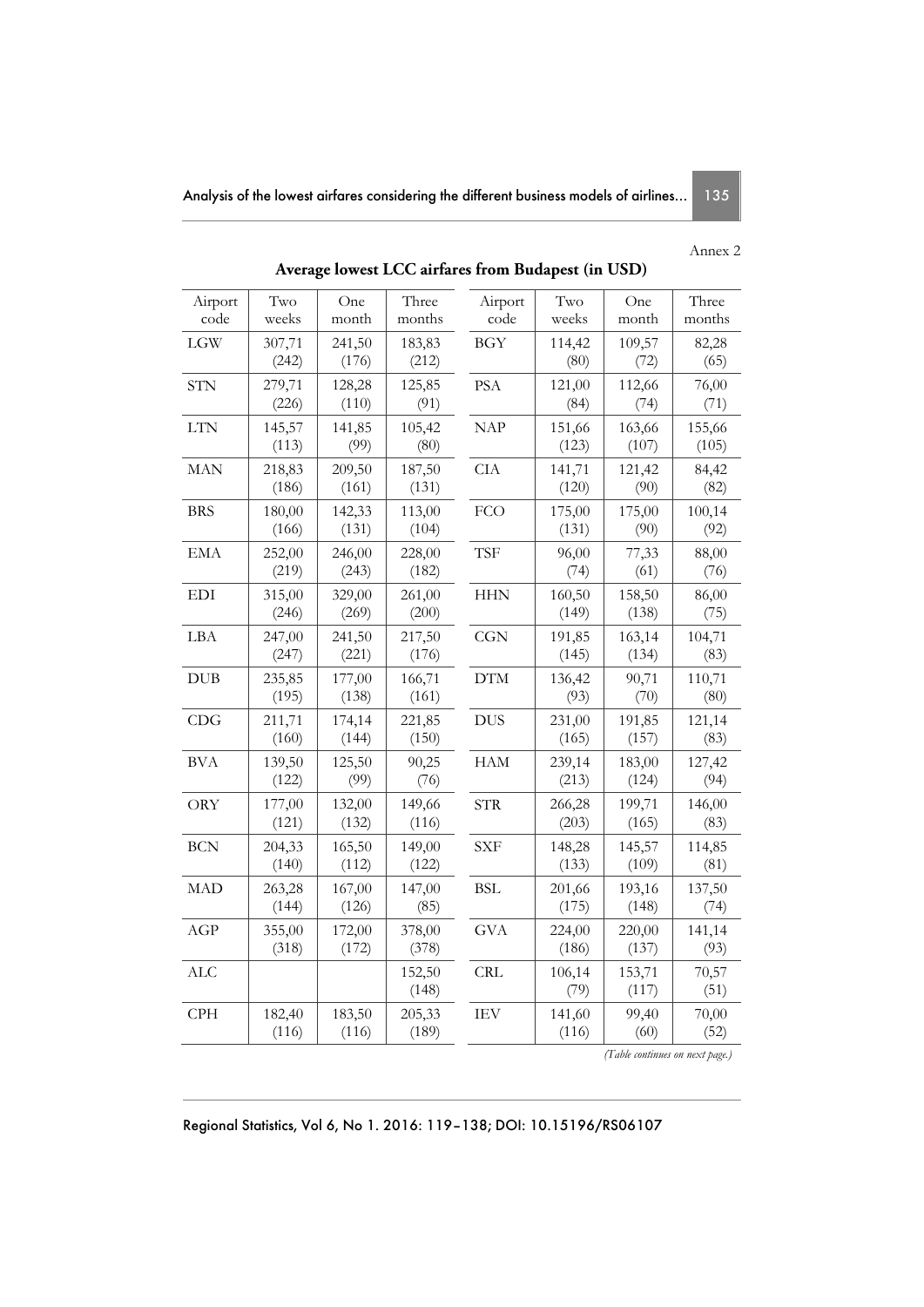|                 |                 |                 |                 |                 |                 |                 | (Continued.)    |
|-----------------|-----------------|-----------------|-----------------|-----------------|-----------------|-----------------|-----------------|
| Airport<br>code | Two<br>weeks    | One<br>month    | Three<br>months | Airport<br>code | Two<br>weeks    | One<br>month    | Three<br>months |
| <b>BLL</b>      | 168,00<br>(121) | 126,00<br>(79)  | 122,66<br>(101) | <b>VKO</b>      | 184,33<br>(131) | 279,71<br>(216) | 209,00<br>(183) |
| <b>NYO</b>      | 154,40<br>(128) | 152,40<br>(98)  | 146,28<br>(93)  | ATH             | 186,00<br>(129) | 110,50<br>(89)  | 104,25<br>(97)  |
| <b>ARN</b>      | 193,50<br>(150) | 259,33<br>(139) | 162,83<br>(139) | SKG             | 214,00<br>(160) | 154,00<br>(119) | 128,50<br>(108) |
| GOT             | 152,66<br>(149) | 246,00<br>(183) | 212,33<br>(183) | WAW             | 108,50<br>(93)  | 101,00<br>(63)  | 78,50<br>(47)   |
| MMX             | 200,40<br>(149) | 125,60<br>(75)  | 114,28<br>(93)  | <b>LCA</b>      | 223,50<br>(212) | 130,50<br>(108) | 261,00<br>(183) |
| <b>HEL</b>      | 167,33<br>(124) | 174,33<br>(141) | 174,66<br>(141) | <b>MLA</b>      | 235,00<br>(235) | 194,00<br>(194) | 191,50<br>(148) |
| TMP             | 88,00<br>(77)   | 122,00<br>(113) | 140,00<br>(132) | <b>TLV</b>      | 286,33<br>(216) | 313,83<br>(216) | 196,33<br>(149) |
| <b>OSL</b>      | 264,57<br>(229) | 264,00<br>(129) | 211,00<br>(147) | <b>RTM</b>      | 170,00<br>(114) | 332,40<br>(259) | 257,16<br>(189) |
| <b>BRI</b>      | 197,75<br>(116) | 133,50<br>(79)  | 117,25<br>(95)  | <b>SAW</b>      | 153,28<br>(110) | 118,28<br>(84)  | 124,71<br>(91)  |
| CTA             | 205,00<br>(194) | 132,50<br>(127) | 132,50<br>(127) | LIS             | 247,50<br>(232) | 194,00<br>(172) | 192,00<br>(184) |
| <b>MXP</b>      | 105,42<br>(63)  | 105,00<br>(67)  | 82,14<br>(60)   |                 |                 |                 |                 |

*Source:* Based on http://www.skyscanner.com and edited by the authors. Numbers in parentheses indicate the cheapest airfare of the week in USD.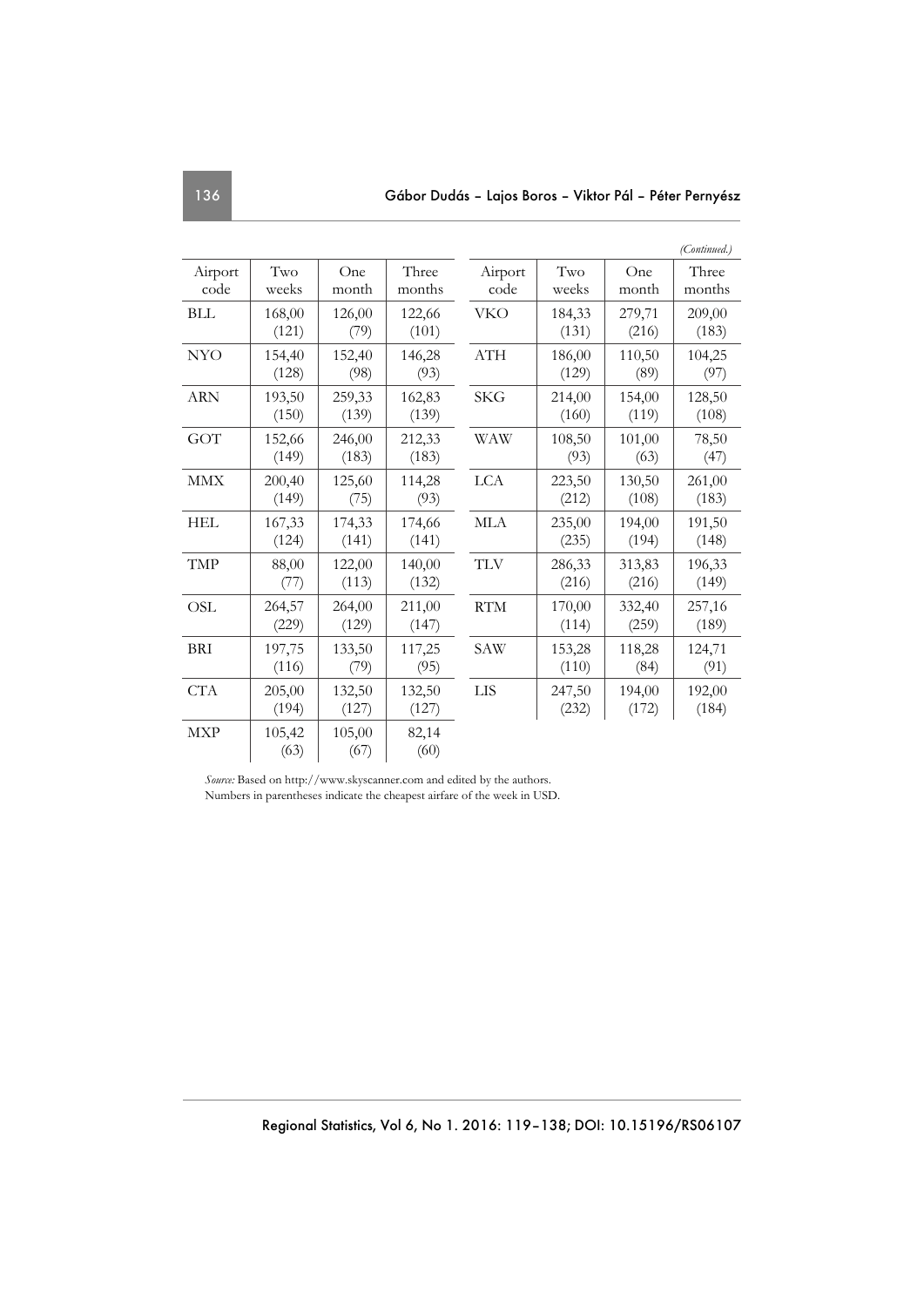## Annex 3

| Airport<br>code | Two<br>weeks    | One<br>month    | Three<br>months | Airport<br>code | Two<br>weeks    | One<br>month                    | Three<br>months |  |
|-----------------|-----------------|-----------------|-----------------|-----------------|-----------------|---------------------------------|-----------------|--|
| LHR             | 269,85<br>(230) | 216,57<br>(200) | 201,42<br>(191) | LIN             | 177,00<br>(148) | 176,28<br>(160)                 | 166,28<br>(160) |  |
| <b>LCY</b>      | 282,42<br>(209) | 268,85<br>(224) | 231,14<br>(222) | PSA             | 316,85<br>(165) | 207,14<br>(165)                 | 168,42<br>(165) |  |
| <b>MAN</b>      | 208,00<br>(189) | 246,28<br>(198) | 212,42<br>(198) | <b>NAP</b>      | 236,85<br>(195) | 186,28<br>(162)                 | 167,71<br>(165) |  |
| <b>BRS</b>      | 255,28<br>(203) | 250,28<br>(203) | 230,28<br>(203) | <b>FCO</b>      | 164,00<br>(126) | 152,85<br>(137)                 | 126,14<br>(117) |  |
| <b>EMA</b>      | 480,57<br>(371) | 479,85<br>(371) | 372,28<br>(319) | <b>VCE</b>      | 183,57<br>(162) | 172,57<br>(163)                 | 165,57<br>(163) |  |
| <b>EDI</b>      | 256,57<br>(202) | 252,00<br>(205) | 239,14<br>(224) | <b>FRA</b>      | 196,28<br>(187) | 199,57<br>(188)                 | 189,00<br>(187) |  |
| LBA             | 290,85<br>(258) | 319,42<br>(280) | 245,57<br>(233) | CGN             | 183,28<br>(174) | 192,14<br>(184)                 | 195,28<br>(186) |  |
| <b>DUB</b>      | 238,00<br>(195) | 205,14<br>(181) | 245,71<br>(193) | <b>DTM</b>      | 257,42<br>(178) | 231,00<br>(188)                 | 239,00<br>(188) |  |
| CDG             | 157,57<br>(146) | 237,66<br>(148) | 173,16<br>(142) | <b>DUS</b>      | 185,42<br>(169) | 174,57<br>(169)                 | 175,00<br>(171) |  |
| <b>ORY</b>      | 300,71<br>(250) | 279,14<br>(228) | 258,14<br>(230) | <b>HAM</b>      | 184,71<br>(161) | 210,57<br>(180)                 | 205,85<br>(174) |  |
| <b>BCN</b>      | 219,71<br>(180) | 188,28<br>(172) | 181,85<br>(172) | <b>STR</b>      | 184,00<br>(172) | 186,28<br>(176)                 | 181,28<br>(176) |  |
| <b>MAD</b>      | 220,57<br>(167) | 185,57<br>(172) | 180,57<br>(172) | <b>TXL</b>      | 125,42<br>(105) | 131,50<br>(107)                 | 159,14<br>(133) |  |
| AGP             | 348,42<br>(280) | 264,28<br>(216) | 229,42<br>(204) | <b>BSL</b>      | 249,14<br>(235) | 241,57<br>(239)                 | 244,42<br>(239) |  |
| <b>ALC</b>      |                 |                 | 294,57<br>(252) | <b>GVA</b>      | 202,00<br>(178) | 202,28<br>(185)                 | 183,42<br>(181) |  |
| <b>CPH</b>      | 220,14<br>(172) | 201,28<br>(191) | 194,71<br>(179) | <b>BRU</b>      | 179,28<br>(168) | 170,57<br>(153)                 | 149,57<br>(131) |  |
| <b>BLL</b>      | 225,00<br>(172) | 201,85<br>(184) | 196,14<br>(186) | <b>KBP</b>      | 194,42<br>(169) | 184,57<br>(182)                 | 184,00<br>(184) |  |
| <b>BMA</b>      | 327,42<br>(251) | 315,42<br>(190) | 270,42<br>(201) | <b>SVO</b>      | 250,50<br>(237) | 226,28<br>(204)                 | 196,28<br>(179) |  |
|                 |                 |                 |                 |                 |                 | (Table continues on next page.) |                 |  |

**Average lowest FSNC airfares from Budapest (in USD)** 

Regional Statistics, Vol 6, No 1. 2016: 119–138; DOI: 10.15196/RS06107